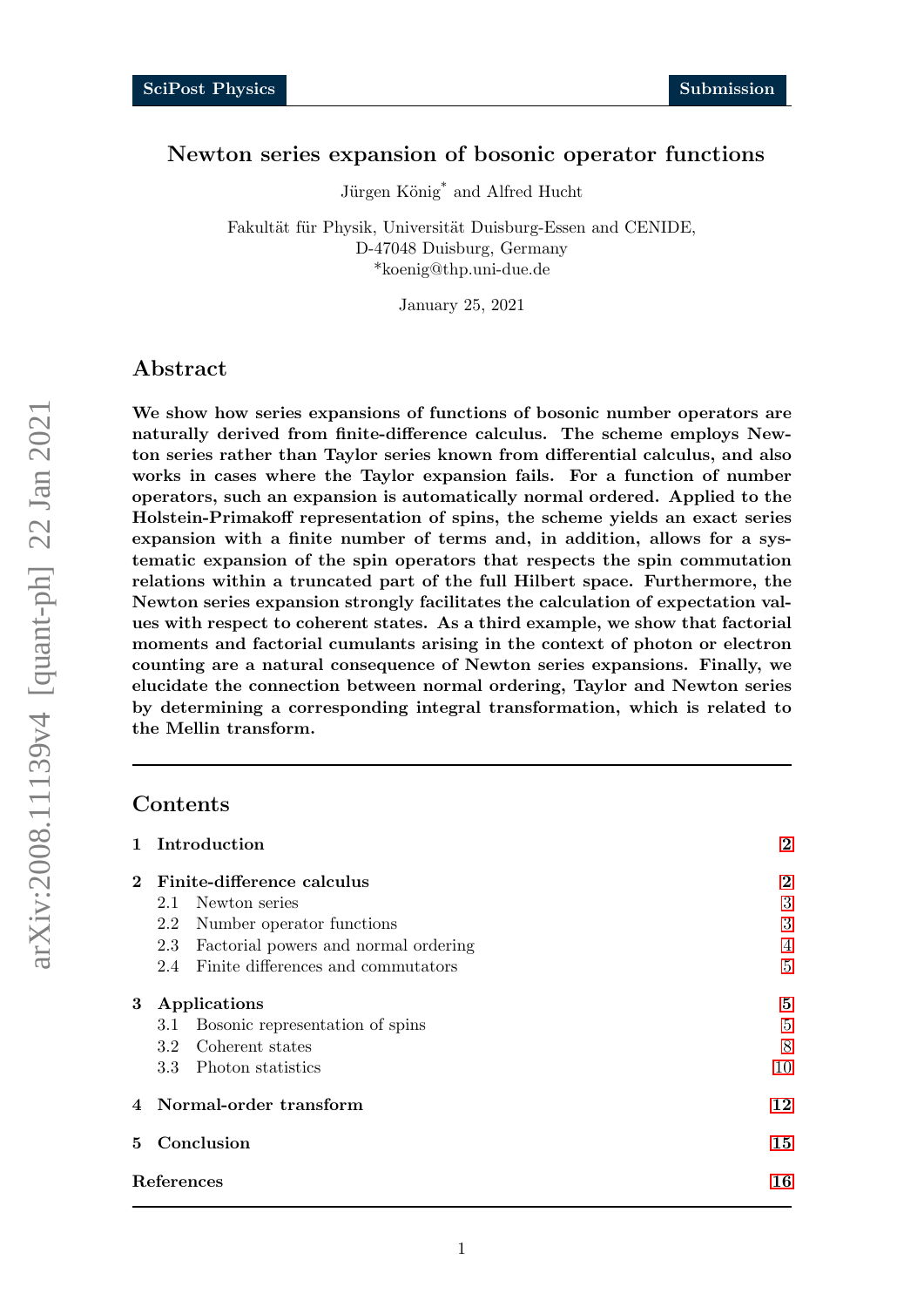### <span id="page-1-0"></span>1 Introduction

Functions of operators are ubiquitous in physics. In this paper, we focus on functions f that depend on the occupation number operator  $\hat{n} = \hat{a}^\dagger \hat{a}$ , where  $\hat{a}^\dagger$  and  $\hat{a}$  are the creation and annihilation operator of some bosonic mode in second quantization, with commutation relation  $[\hat{a}, \hat{a}^{\dagger}] = 1$ . For any (real or complex) function  $f(x)$ , the operator-valued function  $f(\hat{n})$  is defined through the eigenvalue equation

<span id="page-1-3"></span>
$$
f(\hat{n})|n\rangle = f(n)|n\rangle ,\qquad (1.1)
$$

where  $|n\rangle$  is an eigenstate of  $\hat{n}$ , with integer eigenvalue  $n \in \mathbb{N}_0$ . While for simple functions, such as  $f(\hat{n}) = \hat{n}$  or  $\hat{n}^2$ , this definition may be sufficient in order to perform practical such as  $f(n) = n$  or  $n^2$ , this definition may be summerted in order to perform practical calculations, for more complicated functions, such as  $f(\hat{n}) = \sqrt{\hat{n}}$ , a series expansion of  $f(\hat{n})$  in terms of  $\hat{a}^{\dagger}$  and  $\hat{a}$  may be desirable because, then, an approximative treatment of the problem at hand becomes possible by truncating the series at some low order.

One of the most prominent series expansion used in physics is the Taylor expansion (without loss of generality around  $x = 0$ ),

<span id="page-1-2"></span>
$$
f(x) = \sum_{k=0}^{\infty} \frac{1}{k!} \partial_x^k f(0) x^k,
$$
\n(1.2)

with  $\partial_x^k f(0)$  being the k-th derivative of  $f(x)$  at  $x = 0$ , which is valid if  $f(x)$  is analytic at the expansion point  $x = 0$ . In that case,  $x^k$  can be replaced by  $\hat{n}^k$  in [\(1.2\)](#page-1-2) to obtain the formal power series of the operator function  $f(\hat{n})$ . And, indeed, such a procedure is commonly used, e. g., to expand spin operators in terms of Holstein-Primakoff bosons, as we discuss in more detail below.

It should be emphasized, however, that the choice of how to order the operators  $\hat{a}$ and  $\hat{a}^{\dagger}$  in the series expansion is not unique. While the Taylor expansion [\(1.2\)](#page-1-2) yields products of the form  $(\hat{a}^{\dagger} \hat{a})^k$ , one may rearrange the operators in some other way. For example, rewriting with the help of  $[\hat{a}, \hat{a}^\dagger] = 1$  the second-order term in normal order,  $\hat{a}^\dagger \hat{a} \hat{a}^\dagger \hat{a} = \hat{a}^\dagger \hat{a}^\dagger \hat{a} \hat{a} + \hat{a}^\dagger \hat{a}$ , modifies the coefficient of the *first*-order term. As a consequence, the series expansion of  $f(\hat{n})$  is not unique and depends on the operator order convention.

An intrinsic feature of the Taylor expansion is that it requires  $f(x)$  to be analytic at the expansion point. Therefore, the above procedure does not work, e. g., for the operator the expansion point. Therefore, the above procedure does not work, e.g., for the operator square root  $\sqrt{\hat{n}}$  since, due to the divergence of the differential quotient  $df/dx$ , the square root  $\sqrt{x}$  is not analytic at  $x = 0$ . On the other hand, since we only need to consider the function  $f(x)$  at *integer* values of x, diverging differential quotients should be irrelevant for the possibility to find a series expansion of  $f(\hat{n})$ .

This motivates us to suggest that, from the very beginning, the Taylor series known from differential calculus should be replaced by the Newton series, a central tool from finite-difference calculus. For the Newton series to exist, the only requirement is that  $f(x)$ is well defined at integer values of x. This includes non-analytic functions such as  $\sqrt{x}$ , is well defined at integer values of x. This includes non-analytic functions such as  $\sqrt{x}$ , i.e., a series expansion of  $\sqrt{\hat{n}}$  becomes possible. But also for analytic functions  $f(x)$ , for which the Taylor series exists, employing the Newton series to expand  $f(\hat{n})$  seems more natural and better adapted to the discreteness of the domain of definition of  $f(\hat{n})$ , as will be detailed in the following.

### <span id="page-1-1"></span>2 Finite-difference calculus

Although the Newton series and the underlying finite-difference calculus was invented a long time ago [\[1,](#page-15-0) [2\]](#page-15-1), it is, among physicists today, less known and used than the Taylor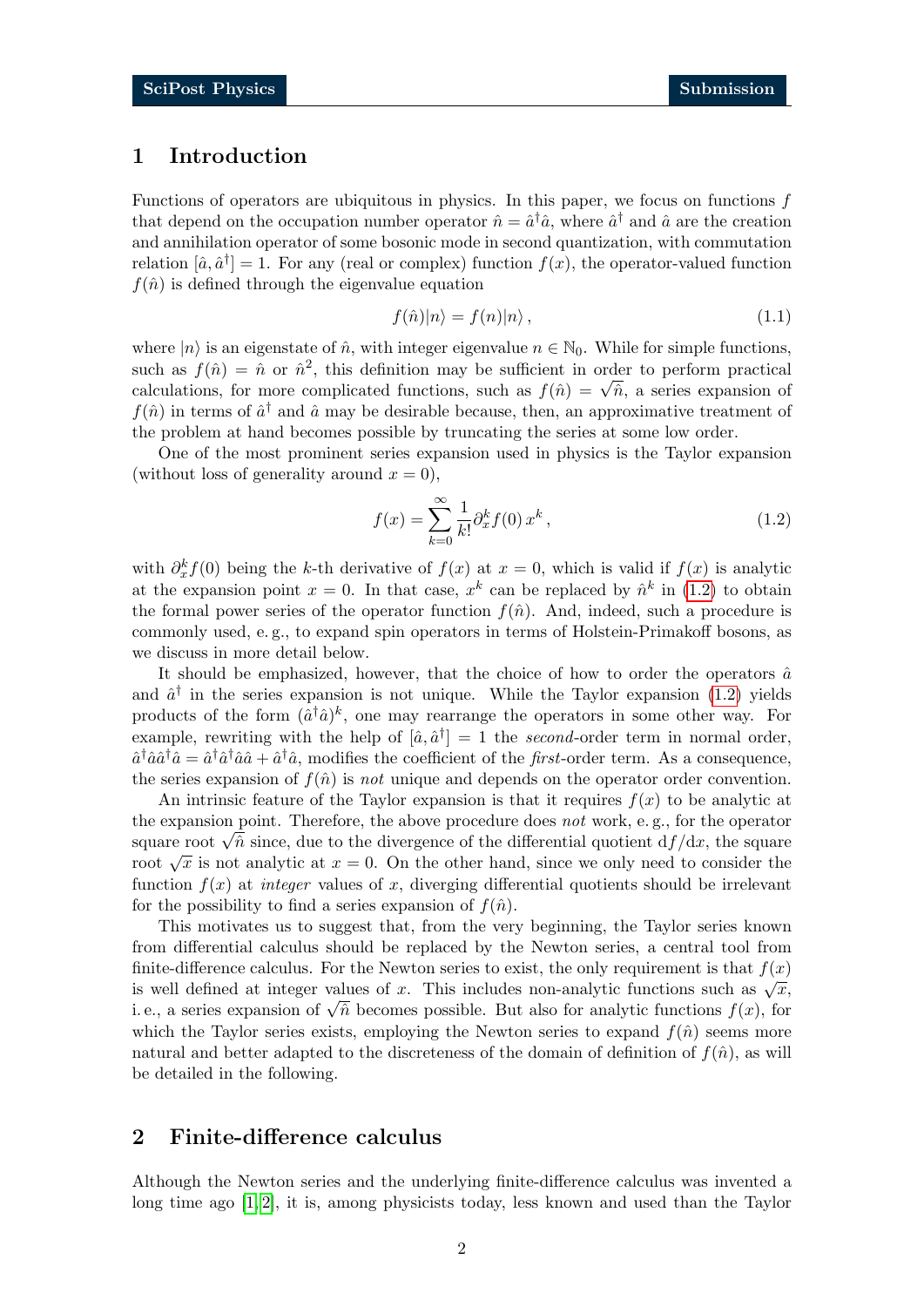expansion that has been invented later [\[3\]](#page-15-2). Therefore, we briefly review this expansion scheme before applying it to operator-valued functions of the form [\(1.1\)](#page-1-3).

#### <span id="page-2-0"></span>2.1 Newton series

In finite-difference calculus [\[4,](#page-15-3) [5\]](#page-15-4), the differential quotient is replaced by the forward difference

<span id="page-2-4"></span>
$$
\Delta_n f(n) = f(n+1) - f(n). \tag{2.1}
$$

Applying the difference operator  $\Delta_n$  iteratively  $k \geq 0$  times yields the k-th order forward difference

$$
\Delta_n^k f(n) = \sum_{l=0}^k (-1)^{k-l} \binom{k}{l} f(n+l).
$$
\n(2.2)

The discrete analog<sup>[1](#page-0-0)</sup> of the Taylor series in differential calculus is the Newton series. It is, for an expansion starting at  $n = 0$ , given by

<span id="page-2-2"></span>
$$
f(n) = \sum_{k=0}^{\infty} \frac{1}{k!} \Delta_n^k f(0) n^{(k)},
$$
\n(2.3)

where

$$
n^{(k)} = n(n-1)(n-2)\cdots(n-k+1)
$$
\n(2.4)

denotes the k-th (falling) factorial power<sup>[2](#page-0-0),[3](#page-0-0)</sup> of n. Comparing equations [\(1.2\)](#page-1-2) and [\(2.3\)](#page-2-2), we point out that the factorial powers  $n^{(k)}$  are the discrete analog of the usual powers  $n^k$ .

It should be emphasized that, by construction, the r-th partial sum (i. e. up to order  $n^{(r)}$  of the Newton series exactly reproduces  $f(n)$  at the integer values  $n = 0, 1, \ldots, r$ . In fact, the  $r$ -th partial sum is equal to the  $r$ -th order Lagrange interpolation polynomial through the  $r + 1$  points  $(0, f(0)), \ldots, (r, f(r))$ . Therefore, the Newton series converges pointwise at all  $n \in \mathbb{N}_0$ , with the only requirement that  $f(n)$  is well defined on  $\mathbb{N}_0$ . While pointwise at an  $n \in \mathbb{N}_0$ , with the only requirement that  $f(n)$  is wen defined on  $\mathbb{N}_0$ . While<br>the nonanalyticity of  $\sqrt{x}$  at  $x = 0$  prevents the expansion into a Taylor series, there is no problem of expanding  $\sqrt{n}$  into a Newton series, with the first few terms given by

$$
\sqrt{n} = n - \frac{2 - \sqrt{2}}{2!} n^{(2)} + \frac{3 - 3\sqrt{2} + \sqrt{3}}{3!} n^{(3)} + \mathcal{O}(n^{(4)}).
$$
 (2.5)

#### <span id="page-2-1"></span>2.2 Number operator functions

For the Newton expansion of the operator function  $f(\hat{n})$ , one simply has to replace n with  $\hat{n}$  in [\(2.3\)](#page-2-2). This yields

<span id="page-2-3"></span>
$$
f(\hat{n}) = \sum_{k=0}^{\infty} \frac{F_k}{k!} \,\hat{n}^{(k)},\tag{2.6a}
$$

<sup>1</sup> Correspondences such as [\(1.2\)](#page-1-2) vs. [\(2.3\)](#page-2-2) are also investigated in the framework of the umbral calculus [\[6\]](#page-15-5).

<sup>&</sup>lt;sup>2</sup> An analog discussion can be made based on backward differences  $\nabla_n f(n) = f(n) - f(n-1)$  in combination with the rising factorial power.

<sup>&</sup>lt;sup>3</sup> There are different definitions and notations for the factorial power in the literature. We use the same definition as *Mathematica* [\[7\]](#page-15-6), which obeys the relations  $\Delta_n n^{(k)} = kn^{(k-1)}$  as well as  $\sum_n n^{(k)} = n^{(k+1)}/(k+1)$ analog to differentiation and integration.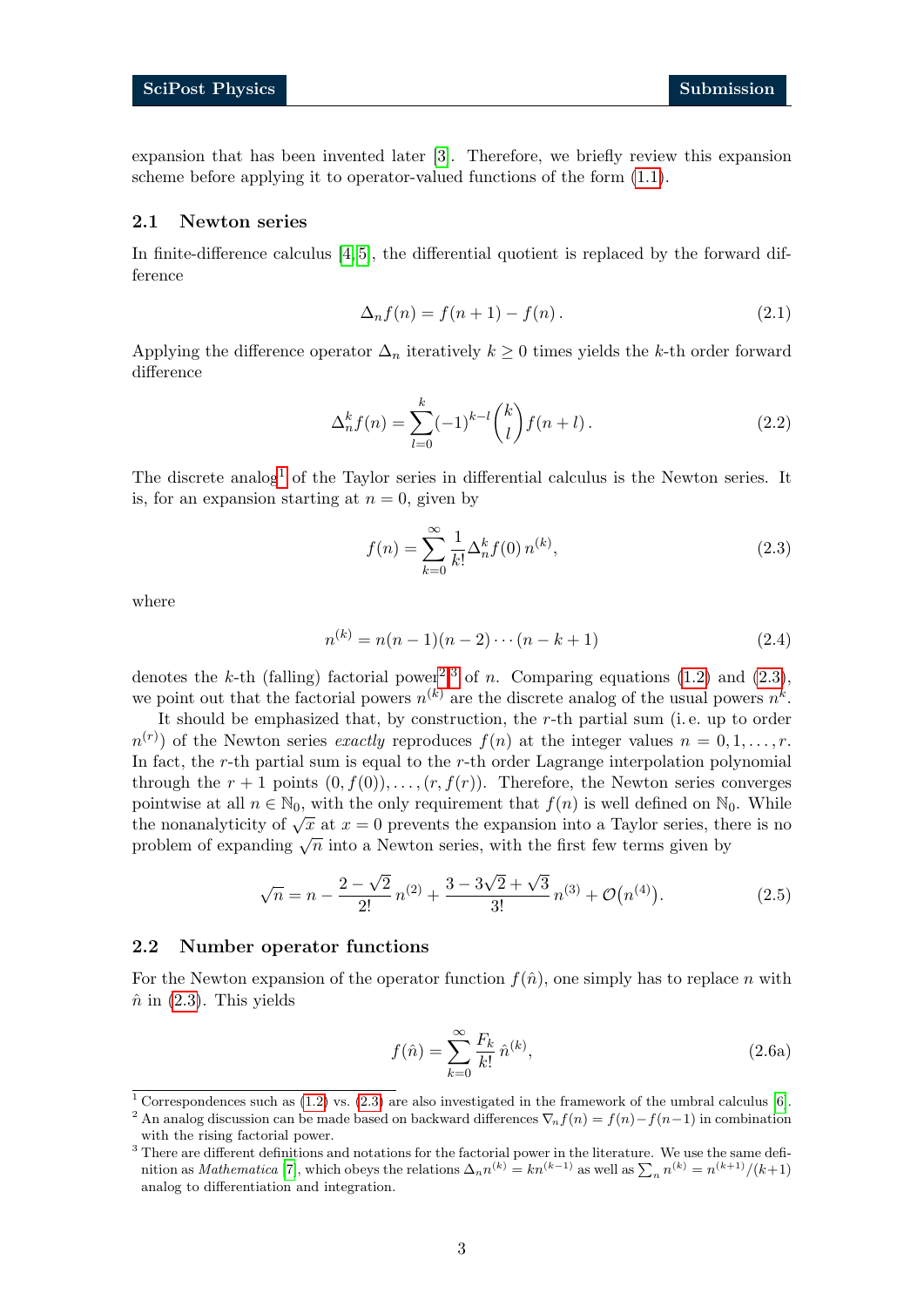where the coefficients

$$
F_k = \Delta_n^k f(0) = \sum_{l=0}^k (-1)^{k-l} \binom{k}{l} f(l)
$$
\n(2.6b)

are also known as the binomial transform  $F$  of  $f$  [\[8\]](#page-15-7).

An alternative and direct way to derive [\(2.6\)](#page-2-3) uses the fact that, contrary to differentiation, finite differences can also be defined with respect to the *operator*  $\hat{n}$  instead of the number  $n$ , because neither a division nor a limit is necessary in the definition of the forward difference operator

<span id="page-3-3"></span>
$$
\Delta_{\hat{n}}f(\hat{n}) = f(\hat{n} + 1) - f(\hat{n}), \qquad (2.7)
$$

and likewise for  $\Delta_{\hat{n}}^k f(\hat{n})$ . To formulate the operator Newton series, we need to take the matrix element of  $\Delta_{\hat{n}}^k f(\hat{n})$  at the expansion point. For an expansion around the lower bound of the spectrum of  $\hat{n}$ , this leads to the coefficients  $F_k = \langle 0 | \Delta^k_{\hat{n}} f(\hat{n}) | 0 \rangle$ , which are identical to  $\Delta_n^k f(0)$  by [\(1.1\)](#page-1-3).

#### <span id="page-3-0"></span>2.3 Factorial powers and normal ordering

The Newton series [\(2.6\)](#page-2-3) of  $f(\hat{n})$  contains the factorial powers  $\hat{n}^{(k)} = \hat{n}(\hat{n}-1)\cdots(\hat{n}-k+1)$ of the number operator  $\hat{n} = \hat{a}^{\dagger} \hat{a}$ . These are known to be identical [\[9\]](#page-15-8) to the normal-ordered (regular) powers of  $\hat{n}$ , i.e.,

<span id="page-3-1"></span>
$$
\hat{n}^{(k)} = \hat{n}^k \cdot \hat{a}^k \cdot \hat{a}^k \,. \tag{2.8}
$$

The action of the normal-ordering operator :  $\cdot$  : on any function  $f(\hat{n})$  is calculated by first expressing  $f(\hat{n})$  through its formal power series, then replacing each  $\hat{n}$  by  $\hat{a}^{\dagger} \hat{a}$ , and finally shifting all the creation operators  $\hat{a}^{\dagger}$  to the left and all the annihilation operators  $\hat{a}$  to the right, while ignoring the non-commutativity of  $\hat{a}$  and  $\hat{a}^{\dagger}$ . The result is, of course, different from using the commutator  $[\hat{a}, \hat{a}^\dagger] = 1$  to rewrite  $f(\hat{n})$  in a normal-ordered form.

Relation [\(2.8\)](#page-3-1) is easily proven by applying it to a number eigenstate  $|n\rangle$ . For  $k \leq n$ , we get

$$
\hat{n}^k : |n\rangle = \hat{a}^{\dagger k} \hat{a}^k |n\rangle = \sqrt{n^{(k)}} \, \hat{a}^{\dagger k} |n - k\rangle = n^{(k)} |n\rangle = \hat{n}^{(k)} |n\rangle \,, \tag{2.9}
$$

while for  $k > n$  the relation  $\hat{n}^k : |n\rangle = \hat{n}^{(k)}|n\rangle$  is trivially fulfilled, as then both  $\hat{a}^k |n\rangle = 0$ and  $n^{(k)} = 0$ .

By combining the results [\(2.6\)](#page-2-3) and [\(2.8\)](#page-3-1) from above, we conclude that the Newton series expansion of any function of number operators is *always* normal ordered,

<span id="page-3-2"></span>
$$
f(\hat{n}) = \sum_{k=0}^{\infty} \frac{\Delta_n^k f(0)}{k!} \hat{a}^{\dagger k} \hat{a}^k.
$$
 (2.10)

The normal ordering of the series expansion  $(2.10)$  implies that the k-th addend does not contribute when applied to number eigenstates  $|n\rangle$  with  $n < k$ . As an important consequence, the Newton series of a function  $f(\hat{n})$  with a finite support  $\{|n\rangle; n \leq r\}$ terminates with the r-th partial sum.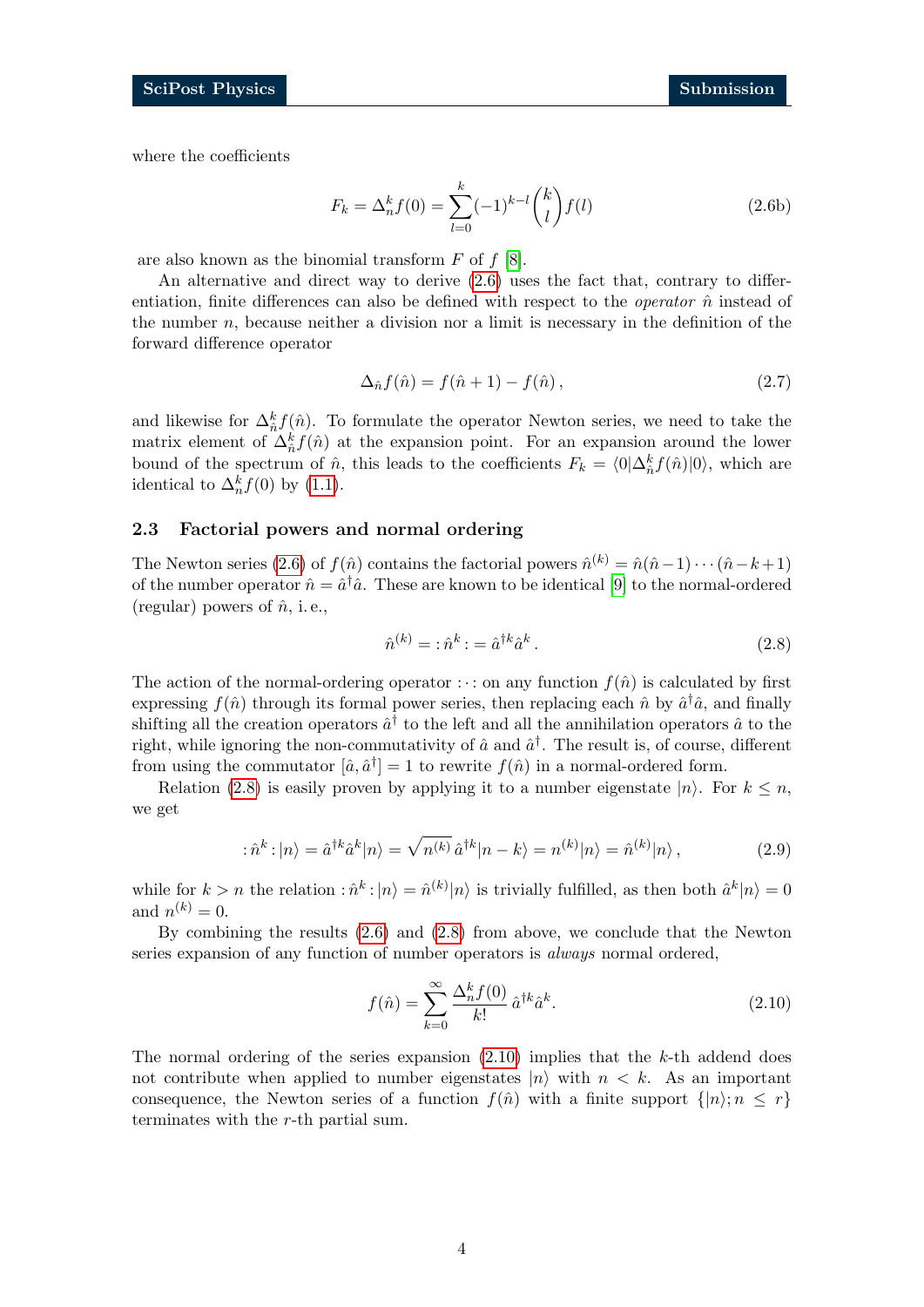#### <span id="page-4-0"></span>2.4 Finite differences and commutators

We remark that the difference operator  $\Delta_{\hat{n}} f(\hat{n})$  from [\(2.7\)](#page-3-3) is connected to the commutator<sup>[4](#page-0-0)</sup>

$$
[\hat{a}, f(\hat{n})] = \hat{a}f(\hat{n}) - f(\hat{n})\hat{a} = f(\hat{n} + 1)\hat{a} - f(\hat{n})\hat{a} = \Delta_{\hat{n}}f(\hat{n})\hat{a},
$$
\n(2.11)

which resembles the commutator  $[\hat{p}, f(\hat{x})] = \frac{\hbar}{i} \partial_x f(\hat{x})$  between the momentum operator and a *continuous* function of the position operator, involving the *derivative* of  $f$ . More generally, the k-th order difference operator  $\Delta_{\hat{n}}^k f(\hat{n})$  is related to the k-fold commutator

$$
[\hat{a}, f(\hat{n})]_k = \underbrace{[\hat{a}, [\dots, [\hat{a}, [\hat{a}, f(\hat{n})]]]]}_{k-\text{fold}} = \Delta_{\hat{n}}^k f(\hat{n}) \hat{a}^k ,
$$
\n(2.12)

which is proven by iteratively applying the steps used in  $(2.11)$ . These k-fold commutators can be derived from the generating function

<span id="page-4-4"></span><span id="page-4-3"></span>
$$
\hat{G}(t) = e^{t\hat{a}} f(\hat{n}) e^{-t\hat{a}} \tag{2.13}
$$

via  $[\hat{a}, f(\hat{n})]_k = \partial_t^k \hat{G}(0)$ . As a consequence of [\(2.12\)](#page-4-4), the series expansion of the generating function in  $t$  is given by

$$
\hat{G}(t) = \sum_{k=0}^{\infty} \frac{t^k}{k!} \Delta^k_{\hat{n}} f(\hat{n}) \hat{a}^k , \qquad (2.14)
$$

which is not yet normal ordered. To achieve a normal-ordered representation, we additionally expand  $f(\hat{n})$  into a Newton series [\(2.10\)](#page-3-2) to finally arrive at

$$
\hat{G}(t) = \sum_{k=0}^{\infty} \frac{t^k}{k!} \sum_{l=0}^{\infty} \frac{\Delta_n^{k+l} f(0)}{l!} \hat{a}^{l} \hat{a}^{l+k}.
$$
\n(2.15)

In the following, we present three examples of Newton series expansions of bosonic operator functions from different fields of physics. While the first example illustrates the advantages of Newton series in the framework of the Holstein-Primakoff representation of quantum spins, the second example deals with coherent states and the related displacement operators. Finally, the third example considers many-particle quantum statistics and the relations to factorial moments.

# <span id="page-4-1"></span>3 Applications

#### <span id="page-4-2"></span>3.1 Bosonic representation of spins

As a first example, we study the Holstein-Primakoff (HP) representation [\[10\]](#page-15-9) of quantum spins of length S. It is given by (we put  $\hbar = 1$ )

$$
\hat{S}^+ = \sqrt{2S} h(\hat{n}) \hat{a}, \qquad \hat{S}^- = \sqrt{2S} \hat{a}^\dagger h(\hat{n}), \qquad \hat{S}^z = S - \hat{n},
$$
\n(3.1a)

with the bosonic operator function

<span id="page-4-5"></span>
$$
h(\hat{n}) = \sqrt{1 - \frac{\hat{n}}{2S}},\tag{3.1b}
$$

<sup>&</sup>lt;sup>4</sup> The corresponding relation involving the creation operator is  $[f(\hat{n}), \hat{a}^\dagger] = \hat{a}^\dagger \Delta_{\hat{n}} f(\hat{n}).$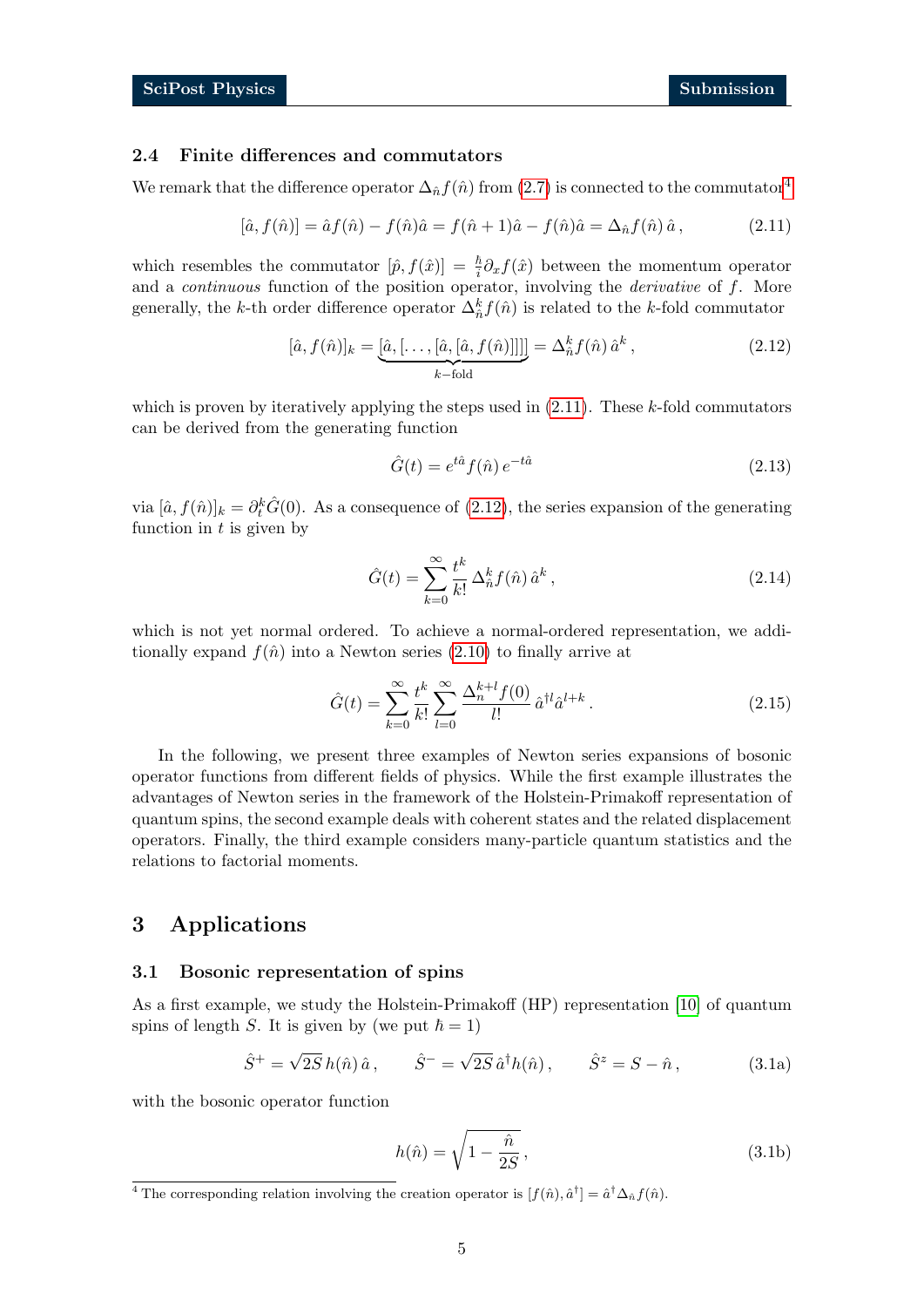and, thus, expresses the spin operators in terms of bosonic creation and annihilation operators  $\hat{a}^{\dagger}$  and  $\hat{a}$ , respectively. The spin state  $|S,m\rangle_{\text{spin}}$  with the largest magnetic quantum number  $m = S$  is identified with the bosonic vacuum state  $|0\rangle$ . Creating one boson by applying  $\hat{a}^{\dagger}$  reduces m by one. The function  $h(\hat{n})$  specified in [\(3.1b\)](#page-4-5) guarantees that the commutation relations of the spin algebra,

$$
[\hat{S}^+, \hat{S}^-] = 2\hat{S}^z
$$
 and  $[\hat{S}^z, \hat{S}^{\pm}] = \pm \hat{S}^{\pm},$  (3.2)

are satisfied. As a consequence, the Holstein-Primakoff representation yields the correct matrix elements of the spin operators.

The Hilbert space of the HP bosons has infinite dimension and is, therefore, much larger than the  $(2S+1)$ -dimensional Hilbert space of the quantum spin. However, the relation  $\hat{S}^{-}|S,-S\rangle_{\text{spin}}=0$ , responsible for keeping the spin Hilbert space finite-dimensional, properly translates to  $\hat{S}^{-}|2S\rangle = 0$  in the bosonic language, because of  $h(2S) = 0$ . Therefore, the unphysical part of the boson Hilbert space, with more than  $2S$  bosons present. can never be reached by applying the spin operators and therefore decouples from the physical part.

#### Series expansions of Holstein-Primakoff representation

Since the square root in [\(3.1b\)](#page-4-5) is awkward to deal with, a common procedure often used in the literature to analyze collective magnetic excitations (magnons) in ferromagnetic and antiferromagnetic spin lattices is to expand  $h(\hat{n})$  from [\(3.1b\)](#page-4-5) in a Taylor series up to r-th order,  $h(\hat{n}) = h_{\text{T},r}(\hat{n}) + \mathcal{O}(\hat{n}^{r+1})$ . To lowest order, this expansion yields  $h_{\text{T},0} = 1$ . This defines the so-called linear spin-wave approximation, which can be understood as the classical, or  $S \to \infty$ , limit of the quantum spin, in which interactions between magnons are neglected.

To address magnon-magnon interactions, at least the next order of the Taylor expansion needs to be included,

$$
h(\hat{n}) = \underbrace{1 - \frac{\hat{n}}{4S}}_{h_{\text{T},1}(\hat{n})} + \mathcal{O}(\hat{n}^2). \tag{3.3}
$$

The truncation of the Taylor series at any *finite* order  $r > 0$  is, however, problematic since it makes the full bosonic Hilbert space accessible by successively applying  $\hat{S}^-$ , including all the unphysical states with more than 2S bosons. Furthermore, the canonical commutation relations for the spin operators are only satisfied approximately. This results in artificially breaking rotational symmetries that may be present in the original Hamiltonian. Only when the Taylor series is kept up to *infinite* order, both of these problems are cured.

Instead of using the Taylor expansion, we advocate to employ the Newton expansion [\(2.10\)](#page-3-2) up to order r and define  $h(\hat{n}) = h_r(\hat{n}) + \mathcal{O}(\hat{n}^{(r+1)})$ , which to lowest order yields the same result  $h_0 = 1$ . However, in next-to-leading order  $r = 1$  they start to differ. The Newton expansion yields

$$
h(\hat{n}) = \underbrace{1 - [1 - h(1)] \,\hat{n}}_{h_1(\hat{n})} + \mathcal{O}(\hat{n}^{(2)})\,,\tag{3.4}
$$

with a different prefactor for the linear term than in the Taylor expansion<sup>[5](#page-0-0)</sup>. As a consequence, the magnon-magnon interaction in spin lattices acquires a different strengths for the truncated Taylor and Newton expansion, respectively.

 $\overline{5}$  For  $S = 1/2$ , the linear term in the Newton expansion  $h_1(\hat{n})$  is twice as large as in  $h_{\text{T},1}(\hat{n})$ .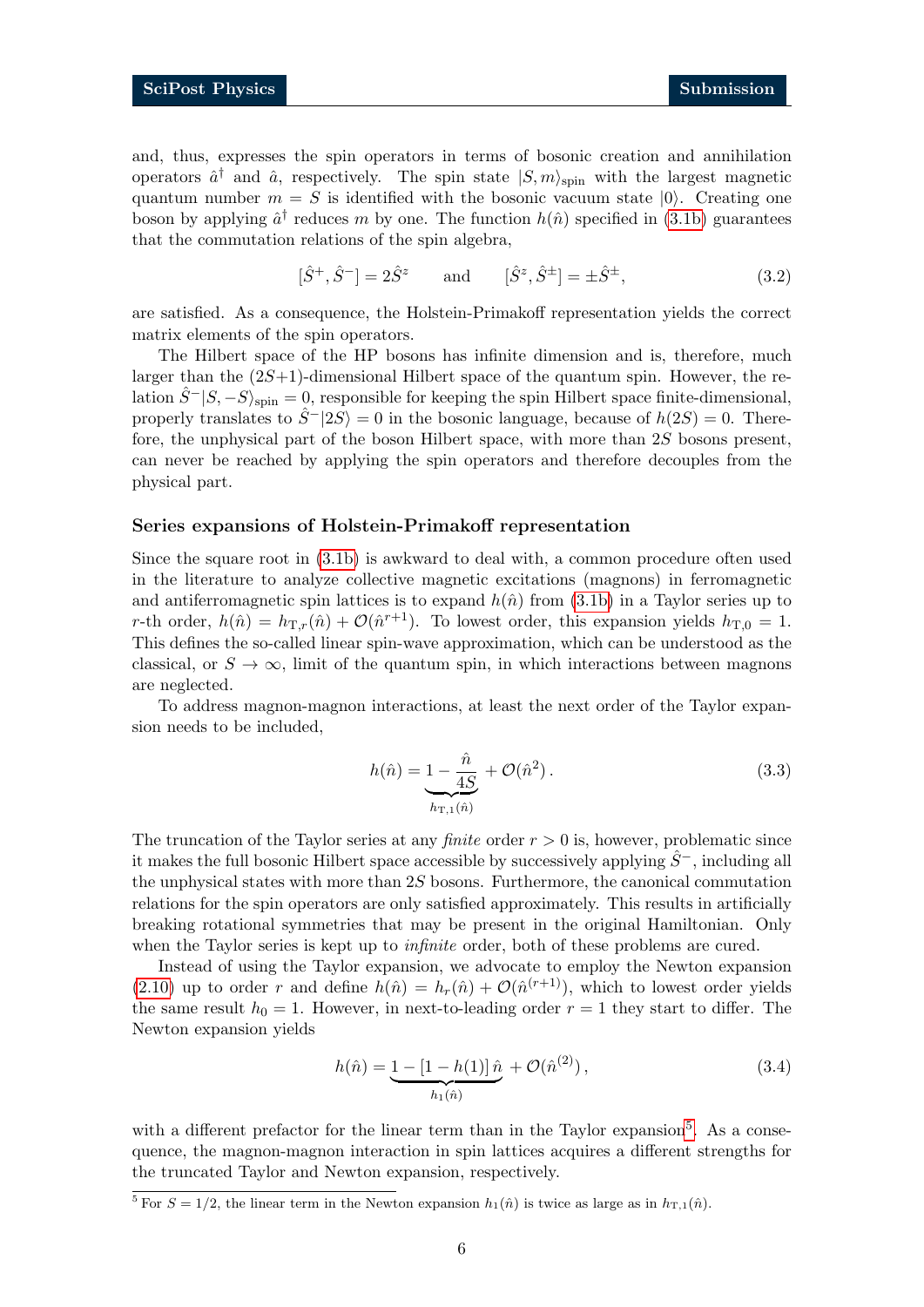In addition to such quantitative differences between the approximate spin representations via truncated Taylor and Newton series, there is an important qualitative difference as far as the validity of the spin commutation relations [\(3.2\)](#page-4-5) is concerned. In order to respect, e. g., rotational symmetries of the original Hamiltonian, we require for a proper approximation scheme that these commutation relations are satisfied within the subspace with at most  $r < 2S$  HP bosons. The lowest-order term of the expansion  $(r = 0)$ , corresponding to  $\hat{S}^+$   $\mapsto \hat{S}_0^+$  =  $\sqrt{2S} \hat{a}$  and  $\hat{S}^ \mapsto \hat{S}_0^-$  =  $\sqrt{2S} \hat{a}^{\dagger}$ , yields the commutator  $[\hat{S}_0^+, \hat{S}_0^-] = 2S$ , which is only correct when applied to a state with zero HP bosons.

To guarantee the commutation relations in the larger Hilbert space of up to  $r$  HP bosons, we truncate the Newton series of  $h(\hat{n})$  in the definition of  $\hat{S}^{\pm}$  after the term of order  $\hat{n}^{(r)}$ ,  $h(\hat{n}) \mapsto h_r(\hat{n})$ . This gives for the resulting approximate spin operators  $\hat{S}_r^{\pm}$ 

$$
[\hat{S}_r^+, \hat{S}_r^-] = 2\hat{S}^z + \mathcal{O}(\hat{n}^{(r+1)}) \quad \text{and} \quad [\hat{S}^z, \hat{S}_r^{\pm}] = \pm \hat{S}_r^{\pm} , \tag{3.5}
$$

which match the correct spin commutation relations up to order  $\hat{n}^{(r)}$ , i.e., they are exact within the Hilbert space of containing up to  $r$  bosons. With increasing  $r$ , the Hilbert space in which the spin commutation relations are respected increases.

In contrast, when using the Taylor instead of the Newton expansion and truncating after the term of order  $\hat{n}^r$ , we find that the commutation relation  $[\hat{S}_{T,r}^+,\hat{S}_{T,r}^-]=2\hat{S}^z+\mathcal{O}(\hat{n})$ contains an error of order  $\hat{n}$ , irrespective of the order r of the expansion. Increasing the order  $r$  does, in this case, *not* increase the Hilbert space in which the commutation relations are fulfilled.

We illustrate this for  $r = 1$ . Making use of the Newton expansion, we find

$$
[\hat{S}_1^+, \hat{S}_1^-] = 2\hat{S}^z - (3 - 12S[1 - h(1)]) \hat{n}^{(2)}, \qquad (3.6)
$$

in which the deviation from the exact commutation relation only matters when applied to states with at least two bosons. In contrast, using the Taylor expansion and then inserting  $\hat{n}^2 = \hat{n}^{(2)} + \hat{n}$  leads to

<span id="page-6-0"></span>
$$
[\hat{S}_{\mathrm{T},1}^{+}, \hat{S}_{\mathrm{T},1}^{-}] = 2\hat{S}^{z} + \frac{\hat{n}}{4S} + \frac{3}{8S}\hat{n}^{(2)}
$$
\n(3.7)

that, because of the term  $\hat{n}/(4S)$ , deviates from the exact commutation relation already when applied to a state with one boson only.

The main virtue of the Newton expansion as compared to the Taylor expansion, how-ever, is that the full series [\(2.10\)](#page-3-2) can be truncated at the order  $r = 2S$ .

$$
h(\hat{n}) = h_{2S}(\hat{n}) = \sum_{k=0}^{2S} \frac{\hat{a}^{\dagger k} \hat{a}^k}{k!} \underbrace{\sum_{l=0}^{k} (-1)^{k-l} \binom{k}{l} \sqrt{1 - \frac{l}{2S}}}_{H_k = \Delta_n^k h(0)},
$$
\n(3.8)

to exactly reproduce all spin matrix elements within the bosonic Hilbert space with at most 2S bosons. This includes the spin commutation relations as well as the relation  $h(\hat{n})|2S\rangle = 0$  ensuring that the unphysical part of the boson Hilbert space with more than 2S bosons is unreachable by applying  $\hat{S}^-$ . In that sense, the finite sum [\(3.8\)](#page-6-0) provides an exact spin representation.

#### Discussion

The expansion [\(2.10\)](#page-3-2) has already been proven by performing normal ordering by induction [\[11\]](#page-15-10). This result has also already been applied to the Holstein-Primakoff root  $h(\hat{n})$  from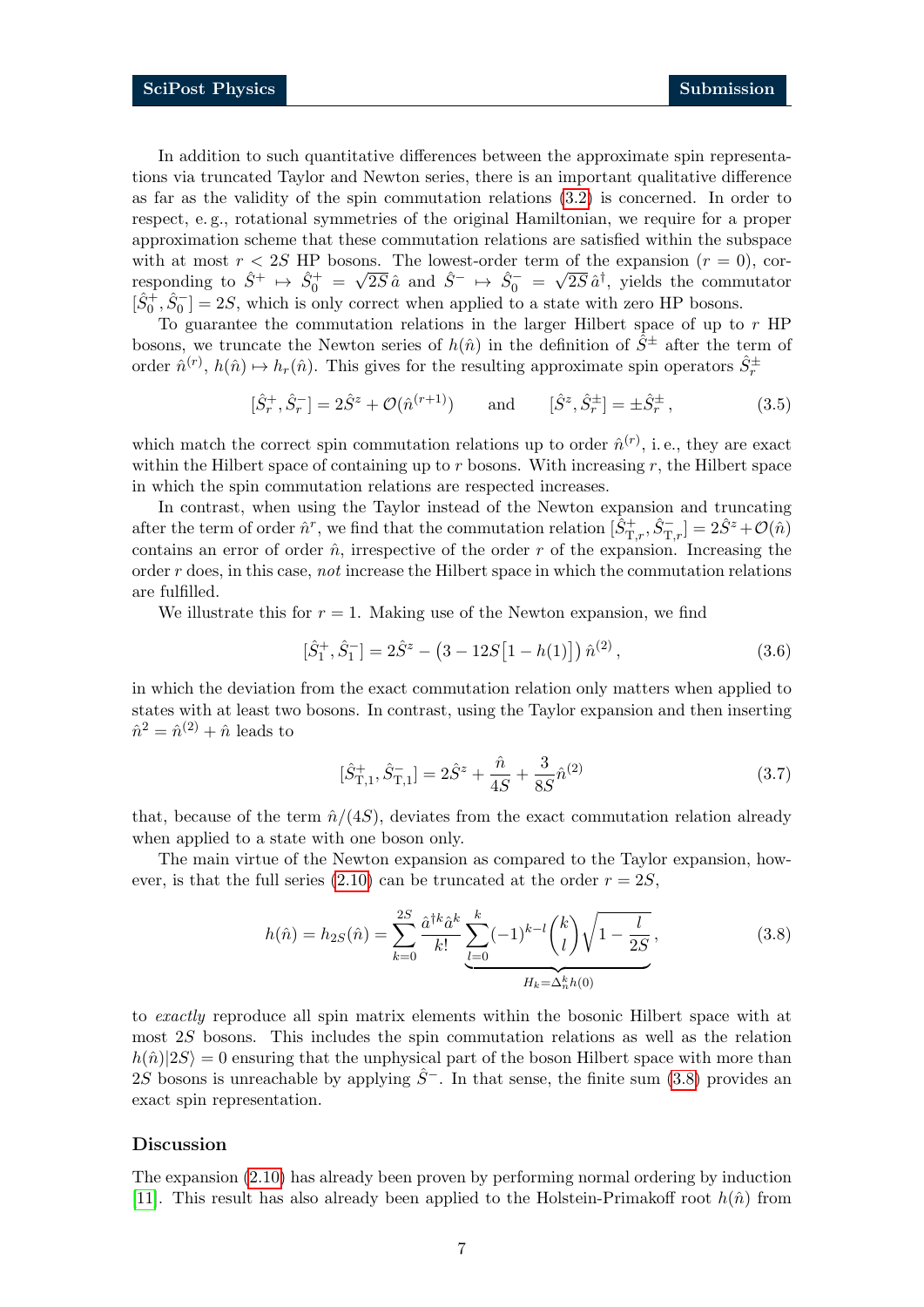[\(3.1b\)](#page-4-5), together with the claim that a truncation of the series would connect the physical part of the Hilbert space to the unphysical part with more than 2S bosons [\[12\]](#page-15-11). This is, however, not true. In contrast, the finite sum  $(3.8)$  leaves the physical and the unphysical parts of the Hilbert space unconnected.

The observation that the truncation of the normal-ordered expansion of the Holstein-Primakoff representation at the order 2S provides an exact spin representation was recently published in [\[13\]](#page-15-12). Instead of performing a Taylor expansion, the authors made the ansatz to write  $h(\hat{n})$  as a normal-ordered series in the form [\(2.10\)](#page-3-2). Using techniques known from flow-equation approaches, they derived and solved differential equations to find iterative equations for their<sup>[6](#page-0-0)</sup>  $Q_k$ . The first few terms of the normal-ordered expansion has also been found by using the method of matching matrix elements [\[14\]](#page-15-13).

What, to the best of our knowledge, has not been realized yet is that, in order to easily derive a compact formula for the coefficients  $H_k$  in [\(3.8\)](#page-6-0), finite-difference calculus provides a natural and elegant tool that is well adapted to the discreteness of the domain of definition of  $f(\hat{n})$ . Furthermore, it directly leads to closed and compact expressions instead of iterative equations [\[13\]](#page-15-12) for the coefficients of the expansion.

We remark that, in addition to the Holstein-Primakoff representation, there are also other exact bosonic representations of quantum spins. The Dyson-Maleev representation uses different functions  $h_{+}(\hat{n})$  for the operators  $\hat{S}^{+}$  and  $\hat{S}^{-}$ . While the choice  $h_{+}(\hat{n})=$  $1-\hat{n}/(2S)$  and  $h_-=1$  made in the original proposal [\[15](#page-15-14)[–17\]](#page-16-0) does still connect the physical and the unphysical part of the Hilbert space, the conjugated Dyson-Maleev representation [\[18\]](#page-16-1),  $h_+ = 1$  and  $h_-(\hat{n}) = 1 - \hat{n}/(2S)$  corrects this flaw. Since no square root needs to be expanded, the (conjugated) Dyson-Maleev representation shares with the Newton expansion that a finite polynomial of the number operator is sufficient to represent the spin. This comes, however, with the drawback that the matrix representations of the operators  $\hat{S}^+$  and  $\hat{S}^-$  in the Fock base  $\{|n\rangle\}$  are no longer Hermitian conjugates of each other. As a consequence,  $\hat{S}^x$  and  $\hat{S}^y$  are no longer represented by Hermitian matrices.

Finally, we remark that the appearance of boson states that do not correspond to spin states can be avoided by using a multi-valued transformation between the spin and the boson Hilbert space [\[19](#page-16-2)[–22\]](#page-16-3). Also for this transformation, normal-ordered expansions can be performed.

#### <span id="page-7-0"></span>3.2 Coherent states

While the eigenstates  $|n\rangle$  of the occupation number operator  $\hat{n}$  form a discrete base of the Fock space, it is also possible to express the Fock states in terms of coherent states  $|\alpha\rangle$ , defined by being eigenstates of the annihilation operator,  $a|\alpha\rangle = \alpha|\alpha\rangle$ . Since the spectrum of a is continuous, the coherent states form a continuous, overcomplete base of the Fock space. For the textbook example of a harmonic oscillator, coherent states are known to mimic the classical equations of motions while minimizing the uncertainty product. This is also the reason why laser light in the classical limit is most properly described by coherent states [\[23\]](#page-16-4).

The expectation value of an operator function  $f(\hat{n})$  with respect to a coherent state  $|\alpha\rangle$  is most easily evaluated when  $f(\hat{n})$  is written in its normal-ordered form. While rearranging the Taylor series of  $f(\hat{n})$  into a normal-ordered form involves cumbersome multiple applications of the commutator  $[\hat{a}, \hat{a}^{\dagger}] = 1$ , leading to Stirling numbers of the second kind, the Newton series of  $f(\hat{n})$  is already automatically normal ordered. Therefore, by making use of

$$
\langle \alpha | \hat{n}^{(k)} | \alpha \rangle = \langle \alpha | \hat{a}^{\dagger k} \hat{a}^{k} | \alpha \rangle = (\alpha^* \alpha)^k , \qquad (3.9)
$$

<sup>&</sup>lt;sup>6</sup> The coefficients  $Q_k$  in [\[13\]](#page-15-12) are related to our  $H_k$  via  $Q_k = H_k/k!$ .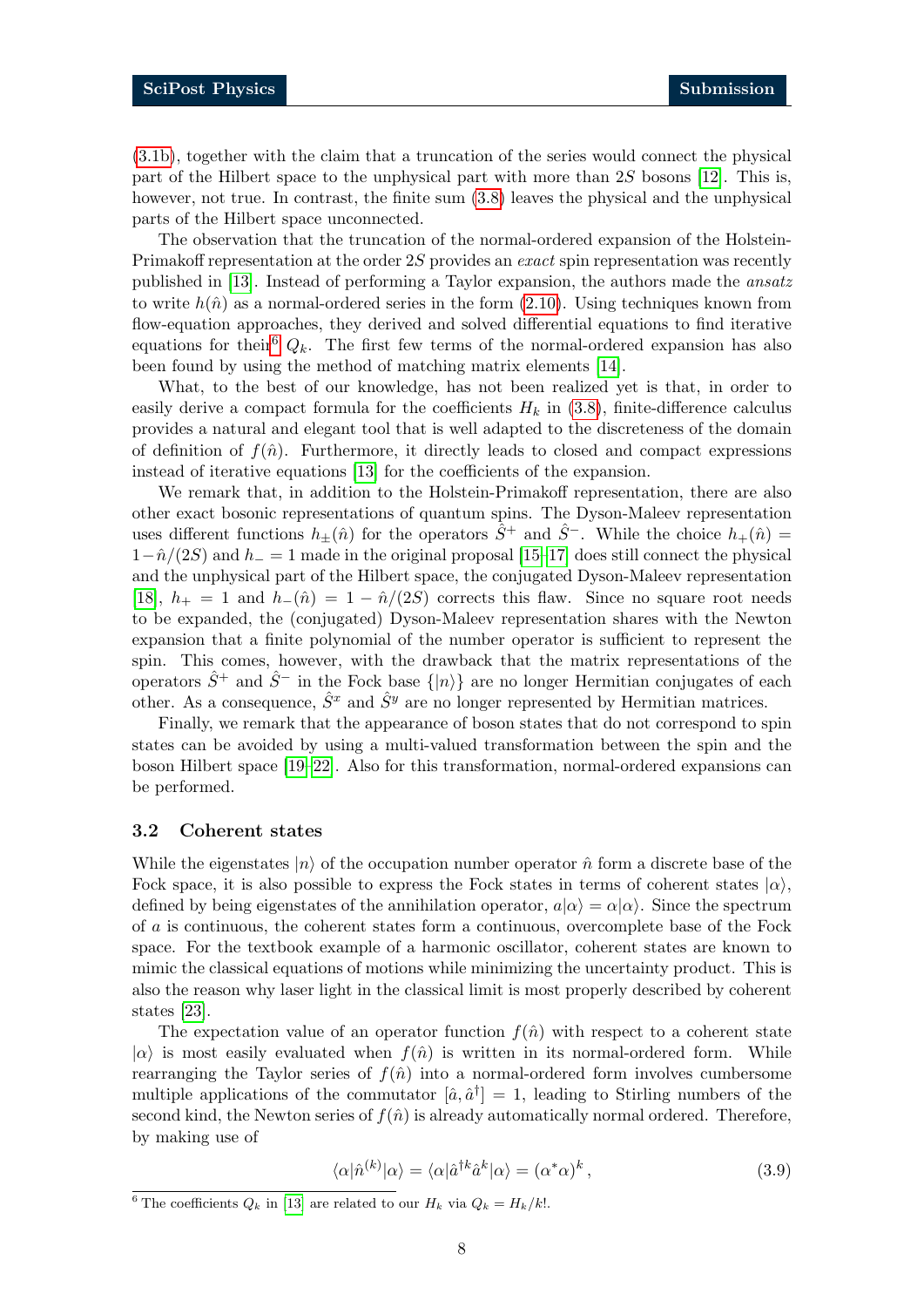we can immediately express the expectation value of  $f(\hat{n})$  with respect to the coherent state  $|\alpha\rangle$  as the power series

$$
\langle \alpha | f(\hat{n}) | \alpha \rangle = \sum_{k=0}^{\infty} \frac{\Delta_n^k f(0)}{k!} (\alpha^* \alpha)^k . \tag{3.10}
$$

The corresponding expression of the expectation value in terms of the coefficients of the Taylor series would acquire a much more complicated structure that is impractical for actual calculations.

The coherent state  $|\alpha\rangle$  can be constructed by applying the displacement operator

<span id="page-8-1"></span>
$$
\hat{D}(\alpha) = e^{\alpha \hat{a}^\dagger - \alpha^* \hat{a}} \tag{3.11}
$$

onto the vacuum state  $|0\rangle$ . This can be shown by rewriting the displacement operator with the help of the Baker-Campell-Hausdorff formula in a normal-ordered form to derive the relation

$$
|\alpha\rangle = \hat{D}(\alpha)|0\rangle = e^{-\frac{1}{2}\alpha^*\alpha}e^{\alpha\hat{a}^\dagger}e^{-\alpha^*\hat{a}}|0\rangle = e^{-\frac{1}{2}\alpha^*\alpha}\sum_{n=0}^{\infty}\frac{\alpha^n}{\sqrt{n!}}|n\rangle ,
$$
 (3.12)

which immediately yields that  $|\alpha\rangle$  is an eigenstate of  $\hat{a}$  with eigenvalue  $\alpha$ .

Interpreting  $\hat{D}(\alpha)$  as a unitary transformation, the expectation value  $\langle \alpha|f(\hat{n})|\alpha \rangle$  with respect to the coherent state  $|\alpha\rangle$  can be reexpressed as the *vacuum* expectation value of the *displaced* operator  $\hat{D}^{\dagger}(\alpha) f(\hat{n}) \hat{D}(\alpha)$ . Therefore, we are interested in analyzing how the normal-ordered Newton series of  $f(\hat{n})$  behaves under the displacement transformation. By making use of  $\hat{D}^{\dagger}(\alpha) \hat{a} \hat{D}(\alpha) = \hat{a} + \alpha$  and  $\hat{D}^{\dagger}(\alpha) \hat{a}^{\dagger} \hat{D}(\alpha) = \hat{a}^{\dagger} + \alpha^*$ , which are easily proven by taking the derivatives  $\partial_{\alpha}$  and  $\partial_{\alpha^*}$ , respectively, we end up with

<span id="page-8-0"></span>
$$
\hat{D}^{\dagger}(\alpha)f(\hat{n})\hat{D}(\alpha) = \sum_{k=0}^{\infty} \frac{\Delta_n^k f(0)}{k!} (\hat{a}^{\dagger} + \alpha^*)^k (\hat{a} + \alpha)^k.
$$
\n(3.13)

As a result, displacing the operator  $f(\hat{n})$  is simply achieved by replacing  $\hat{a} \mapsto \hat{a} + \alpha$  and  $\hat{a}^{\dagger} \mapsto \hat{a}^{\dagger} + \alpha^*$  in the Newton series expansion of  $f(\hat{n})$ , which does not spoil the normalordered structure of the expression.

For a simple illustration, we mention the quantum analog of the phase space, namely the Husimi distribution (see e.g. [\[9\]](#page-15-8)), for a harmonic oscillator (we again set  $\hbar = 1$ ) with Hamiltonian  $\mathcal{H} = \omega(\hat{n} + n_0)$  in thermal equilibrium at inverse temperature  $\beta = 1/k_BT$ . By setting  $f(\hat{n})$  in [\(3.13\)](#page-8-0) to the Boltzmann operator  $f(\hat{n}) = \frac{1}{Z}e^{-\beta \hat{\mathcal{H}}},$  we obtain the thermal density operator

$$
\hat{\rho}_{\text{th}}(\alpha,\beta) = \frac{1}{Z}\hat{D}^{\dagger}(\alpha)e^{-\beta\hat{\mathcal{H}}}\hat{D}(\alpha) = -\sum_{k=0}^{\infty}\frac{(e^{-\beta\omega}-1)^{k+1}}{k!}(\hat{a}^{\dagger}+\alpha^{*})^{k}(\hat{a}+\alpha)^{k},\tag{3.14}
$$

with partition function  $Z = \text{Tr} e^{-\beta \hat{\mathcal{H}}}$ . The Husimi distribution is, then, nothing but the vacuum expectation value,

<span id="page-8-2"></span>
$$
Q(\alpha, \beta) = \frac{1}{\pi} \langle 0 | \hat{\rho}_{\text{th}}(\alpha, \beta) | 0 \rangle = \frac{1}{\pi} (1 - e^{-\beta \omega}) e^{(e^{-\beta \omega} - 1)\alpha^* \alpha}, \qquad (3.15)
$$

where the real and imaginary part of  $\alpha$  are the analogs of position and momentum in classical phase space. As discussed in [\[9\]](#page-15-8), the Husimi distribution in terms of  $\Re(\alpha)$  and  $\Im(\alpha)$  is Gaussian as in the classical case, but with a larger width since quantum fluctuations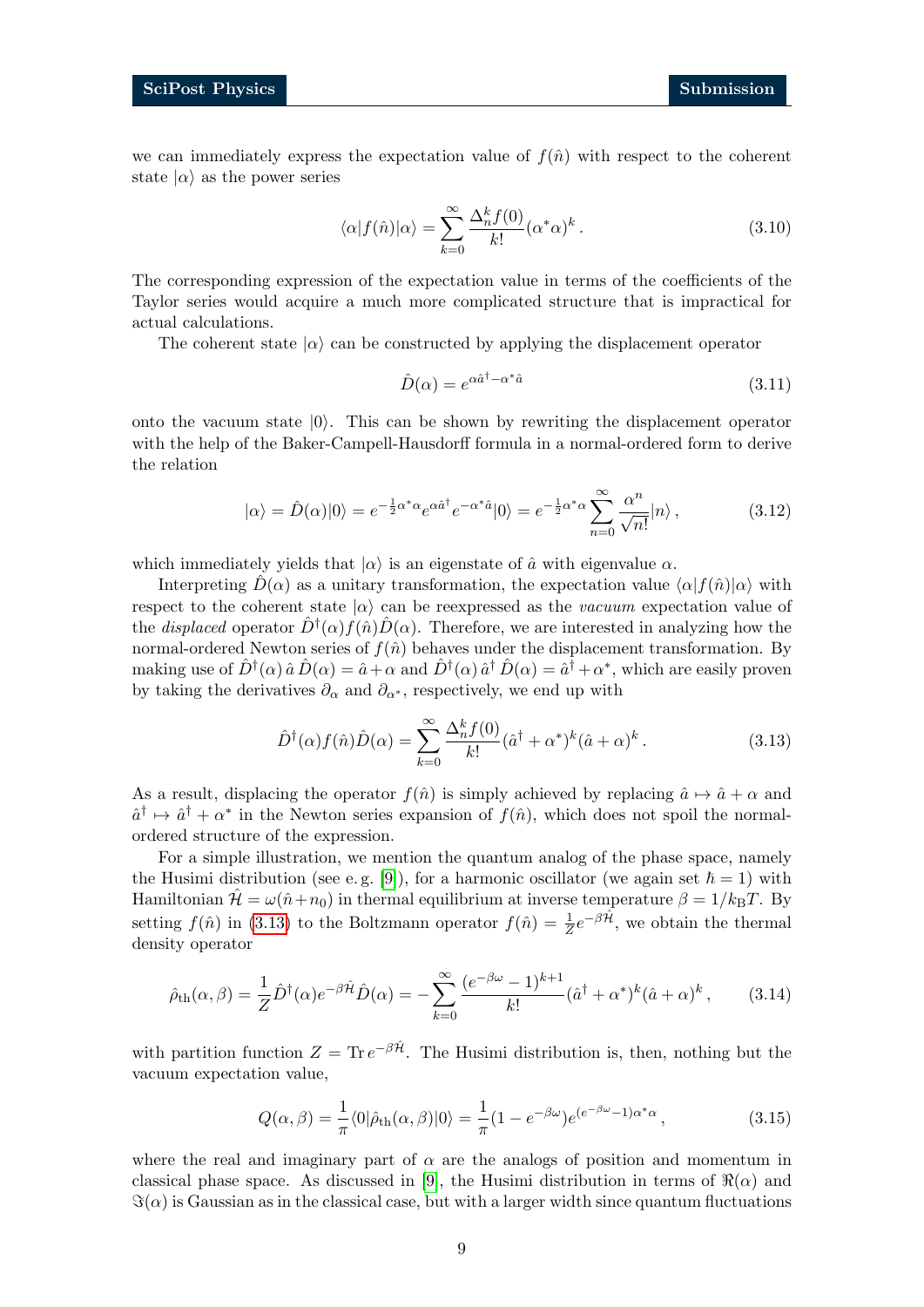add to the thermal ones. The use of the Newton series expansion helped us to derive the Husimi distribution in a simple and straightforward way without the cumbersome use of commutation relations when writing the Hamiltonian in a normal-ordered form. While for the harmonic oscillator, a compact expression for the Husimi function could be found, a series expansion of the Husimi function for any system with a Hamiltonian diagonal in  $\hat{n}$  is easily obtained via its Newton series.

#### <span id="page-9-0"></span>3.3 Photon statistics

The third example we study is taken from quantum optics. In this field, analyzing the statistics of the number of photons that result from probing a quantum-mechanical electromagnetic field with photon detectors is a major subject [\[23\]](#page-16-4).

The statistical properties of the number  $n$  of detected photons are contained in a probability distribution function. It is well known from probability theory that distribution functions can be characterized in terms of moments  $M_k$  of order k, which can be represented, using the moment generating function<sup>[7](#page-0-0)</sup>

<span id="page-9-1"></span>
$$
\mathcal{M}(z) = \sum_{k=0}^{\infty} M_k \frac{z^k}{k!},\tag{3.16}
$$

as the k-th derivative with respect to the real or complex auxiliary variable z of  $\mathcal{M}(z)$  at  $z = 0$ , i.e.,  $M_k = \partial_z^k \mathcal{M}(0)$ . To get the corresponding *cumulant*  $C_k$  of order k, one needs to take the logarithm before performing the derivatives,  $C_k = \partial_z^k \ln \mathcal{M}(0)$ . Remember that generating functions are always expanded in a Taylor series in z.

In the context of photon counting, the moment generating function is written as the quantum-mechanical expectation value

$$
\mathcal{M}(z) = \langle \mathcal{G}(z; \hat{n}) \rangle \tag{3.17}
$$

of some operator generating function  $\mathcal{G}(z; \hat{n})$ , which opens the question of what is the most natural form for  $\mathcal G$ . While  $\mathcal M(z)$  is a real (or complex) function generating the moments  $M_k$ , the corresponding  $G(z; \hat{n})$  is a suitable operator function in Fock space that, expanded formally in  $\hat{n}$ , generates the powers  $z^k$  in the series expansion [\(3.16\)](#page-9-1).

The most obvious choice is the formal power series

$$
\mathcal{G}_{\mathbf{r}}(z;\hat{n}) = \sum_{k=0}^{\infty} z^k \frac{\hat{n}^k}{k!} = e^{z\hat{n}},\tag{3.18}
$$

which corresponds to a Taylor expansion in  $\hat{n}$  and yields the raw or ordinary moments

<span id="page-9-4"></span><span id="page-9-3"></span><span id="page-9-2"></span>
$$
M_{\mathbf{r},k} = \langle \hat{n}^k \rangle. \tag{3.19}
$$

However, as discussed in section [2,](#page-1-1) the proper expansion of a number operator function  $f(\hat{n})$  in  $\hat{n}$  is the Newton expansion. Adopting the form of equation [\(2.6a\)](#page-2-4) yields

$$
\mathcal{G}_{\rm f}(z;\hat{n}) = \sum_{k=0}^{\infty} z^k \frac{\hat{n}^{(k)}}{k!} = (1+z)^{\hat{n}},\tag{3.20}
$$

as an alternative choice for the operator function  $\mathcal{G}$ . To prove the second equality in [\(3.20\)](#page-9-2), we use [\(2.10\)](#page-3-2) as well as the binomial theorem for  $[(1 + z) - 1]^k$ , such that the expansion

 $\frac{7}{7}$  To be more precise, M is an *exponential* generating function, which involves a factor  $1/k!$ .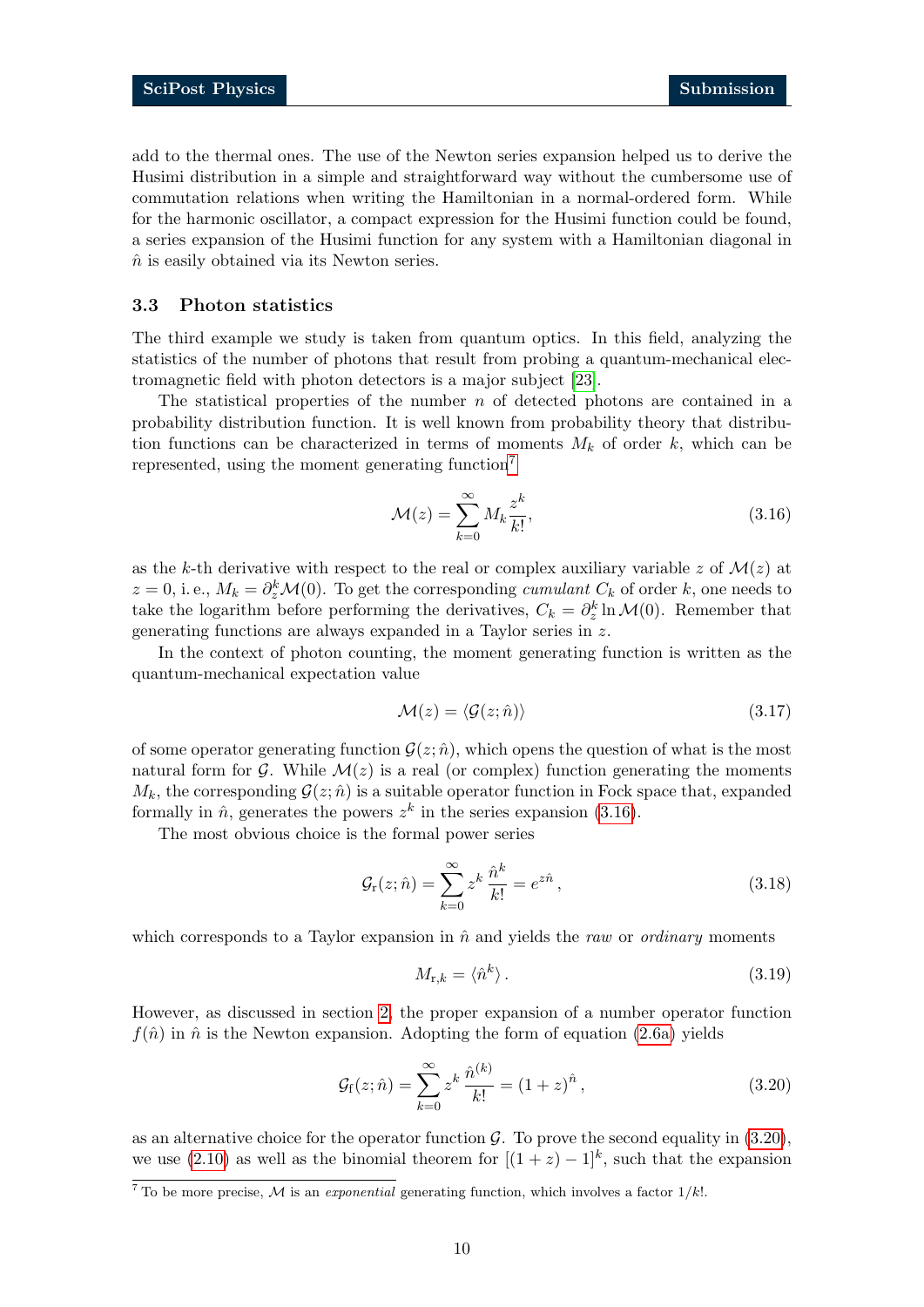coefficients of the Newton series of  $(1+z)^{\hat{n}}$  are given by

$$
G_k = \sum_{l=0}^{k} (-1)^{k-l} {k \choose l} (1+z)^l = z^k , \qquad (3.21)
$$

as required. The resulting moments

<span id="page-10-1"></span><span id="page-10-0"></span>
$$
M_{\mathbf{f},k} = \langle \hat{n}^{(k)} \rangle = \langle : \hat{n}^k : \rangle \,, \tag{3.22}
$$

generated by this second choice,  $\mathcal{M}_{f}(z) = \langle (1 + z)^{\hat{n}} \rangle$ , are called the *factorial* moments of order k. They differ from the raw moments  $(3.19)$  by normal ordering of the photon creation and annihilation operators. The normal ordering also reflects the fact that each photon is destroyed upon detection [\[23\]](#page-16-4).

The relation between the operator functions [\(3.18\)](#page-9-4) and [\(3.20\)](#page-9-2) can be summarized as the operator identity

<span id="page-10-2"></span>
$$
\mathcal{G}_{f}(z;\hat{n}) = (1+z)^{\hat{n}} = :e^{z\hat{n}}: = : \mathcal{G}_{r}(z;\hat{n}):,
$$
\n(3.23)

i.e.,  $\mathcal{G}_f(z; \hat{n})$  is obtained from  $\mathcal{G}_r(z; \hat{n})$  by applying the normal-ordering operator. In the framework of coherent states, using [\(3.13\)](#page-8-0) this identity translates to

$$
\langle \alpha | \mathcal{G}_{\rm f}(z; \hat{n}) | \alpha \rangle = \sum_{k=0}^{\infty} \frac{z^k}{k!} (\alpha^* \alpha)^k = e^{z \alpha^* \alpha} = \mathcal{G}_{\rm r}(z; \alpha^* \alpha). \tag{3.24}
$$

We remark that beyond the specific example discussed here in the context of photon statistics, the relation between operator-valued functions by applying the normal-ordering operator can, more generally, be derived with the help of an integral transformation between complex-valued functions that we introduce and analyze in section [4](#page-11-0) of this paper.

#### Discussion

The identity  $\mathcal{M}_f(z) = \langle (1 + z)^{\hat{n}} \rangle = \langle :e^{z\hat{n}}: \rangle$  has been proven in [\[23\]](#page-16-4) by making use of the optical equivalence theorem [\[24,](#page-16-5) [25\]](#page-16-6), which expresses the formal equivalence between expectations of normal-ordered operators in quantum optics and the corresponding cnumber function in classical optics. By performing a Newton expansion of the operator function  $\mathcal{G}_f$ , we were able to prove the stronger operator identity  $(3.23)$ , without making any assumptions about the occupied states of the electromagnetic field.

We have seen that the factorial moments  $M_{f,k} = \langle \hat{n}^{(k)} \rangle$  (and the corresponding cumulants  $C_{f,k}$ ) naturally arise from the Newton expansion [\(3.20\)](#page-9-2) of the operator function  $\mathcal{G}_f(z; \hat{n})$  entering the moment generating function  $\mathcal{M}_f(z) = \langle \mathcal{G}_f(z; \hat{n}) \rangle$ . It is, of course, legitimate to also characterize the discrete photon statistics in terms of raw moments  $M_{r,k} = \langle \hat{n}^k \rangle$  rather than the factorial ones. Since factorial moments can be expressed in terms of raw moments and vice versa, both descriptions contain the same information. Nevertheless, the use of factorial moments is more natural for discrete probability distributions. Above, we have seen that they are a consequence of the Newton expansion. The factorial moments are not only more natural, they are also superior over raw ones.

To illustrate this, we consider as a simple example an ensemble of  $N$  independent photon sources, each emitting a photon with probability  $p$ . The resulting binomial distribution function of finding *n* photons reads  $P(n) = {N \choose n} p^n (1-p)^{N-n}$ , and the factorial moment generating function becomes

$$
\mathcal{M}_{f}(z) = \sum_{n=0}^{N} \mathcal{G}_{f}(z; n) P(n) = (1 + pz)^{N} , \qquad (3.25a)
$$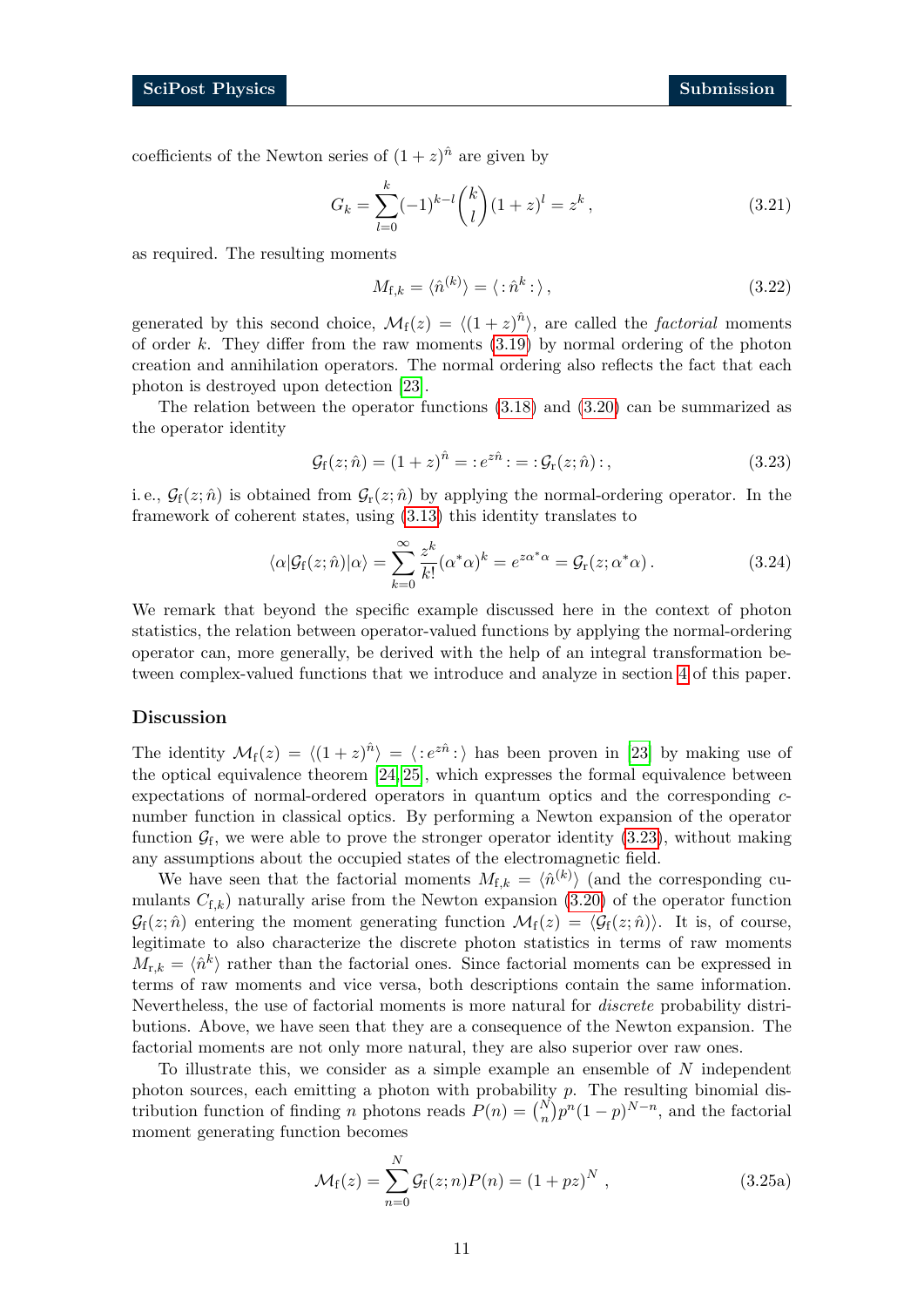such that the factorial moments [\(3.22\)](#page-10-1) are

$$
M_{\mathbf{f},k} = N^{(k)} p^k, \tag{3.25b}
$$

which implies  $M_{f,k} = 0$  for  $k > N$ , i.e., only a finite number of factorial moments are required to fully describe the photon distribution. In contrast, raw moment generating function is given by  $\mathcal{M}_r(z) = [1 + p(e^z - 1)]^N$  for this example and leads to an infinite number of quite complicated raw moments that grow exponentially,  $M_{r,k} \simeq N^k p^N$ , for  $k \gg N$ .

Beyond this specific example, it is quite straightforward to reconstruct any probability distribution  $P(n)$  from the probability generating function  $\mathcal{M}_f(z-1)$  via

$$
P(n) = \frac{1}{n!} \partial_z^n \mathcal{M}_{\rm f}(-1) = \frac{1}{n!} \sum_{k=0}^{\infty} M_{\rm f,k} \frac{\partial_z^n z^k}{k!} \bigg|_{z=-1} = \frac{1}{n!} \sum_{k=0}^{\infty} \frac{(-1)^k}{k!} M_{\rm f,n+k} \,. \tag{3.26}
$$

The denominator k! guarantees a fast convergence for well-behaved factorial moments. In contrast, the relation between  $P(n)$  and  $M_{r,k}$  is not only more complicated, but it also bears the problem of bad convergence since raw moments generically grow exponentially with the order  $k$ . This shows that raw moments and cumulants may be suited to characterize continuous probability distributions, but discrete probability distributions should rather be analyzed with the help of factorial moments and cumulants.

Not only photons but also electrons can be counted. The fact that they are fermions rather than bosons is irrelevant for the definition (not for the value) of the moments characterizing the probability function. Similar ideas as those for addressing photon detection in electromagnetic fields have been used to develop a theory of electron counting statistics for transport in nanostructures [\[26\]](#page-16-7). Quite surprisingly, most of the theoretical and experimental works on electron counting statistics have discussed the statistical properties in terms of raw moments and cumulants. This is despite the fact that electrons carry quantized charges and that, similar to the detected photons in quantum optics, once the transfer of an electron is measured it is out of the game. From the above discussion, it is obvious that one should rather use factorial moments and cumulants also for electron counting statistics. The virtue of factorial cumulants has only been realized later [\[27–](#page-16-8)[29\]](#page-16-9). Their supremacy over raw cumulants in identifying, e.g., the nonequilibrium dynamics of spin relaxation in singly-charged quantum dots has been experimentally demonstrated recently [\[30\]](#page-16-10).

### <span id="page-11-0"></span>4 Normal-order transform

In section [3.3,](#page-9-0) we have seen that the discreteness of the spectrum of  $\hat{n}$  suggests to replace the operator function  $\mathcal{G}_r(z;\hat{n}) = e^{z\hat{n}}$ , leading to raw moments, by the operator function  $\mathcal{G}_{f}(z;\hat{n}) = (1+z)^{\hat{n}}$ , leading to factorial moments. One way to get from  $e^{z\hat{n}}$  to  $(1+z)^{\hat{n}}$ is to expand the former into a formal power series and then apply the normal-ordering operator  $\cdots$ ; see [\(3.23\)](#page-10-0). To put this procedure on a more formal ground, we introduce the transformation

$$
f(x) \mapsto \tilde{f}(n) = \mathcal{N}_x[f(x)](n) \tag{4.1}
$$

between (continuous) functions f and  $\tilde{f}$  that fulfills the operator identity

<span id="page-11-1"></span>
$$
f(\hat{n}) = \mathcal{N}[f](\hat{n}). \tag{4.2}
$$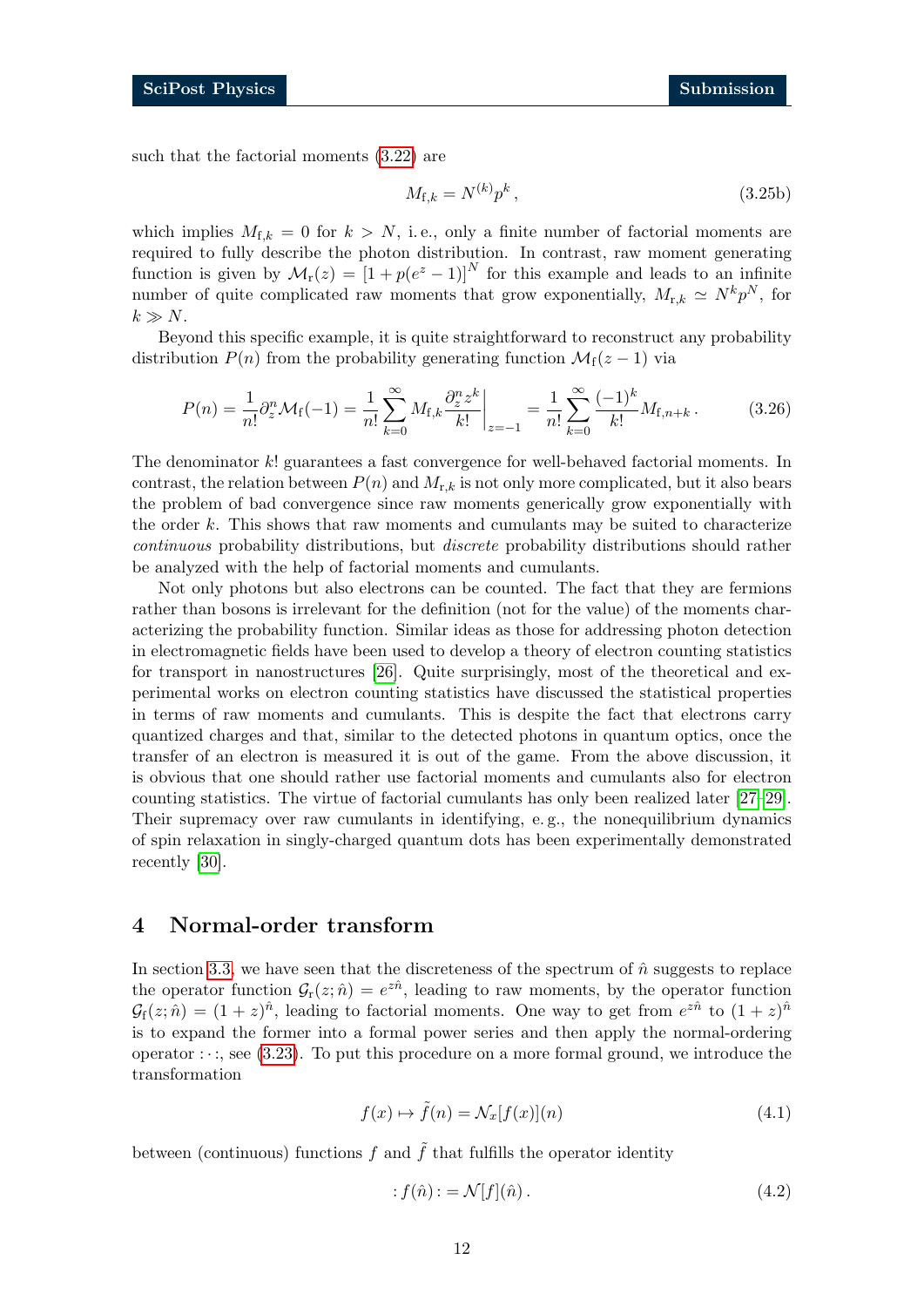Since the transformation [\(4.1\)](#page-11-1) is defined by a normal-ordering procedure, we call  $\mathcal{N}[f]$ the *normal-order transform* of  $f$ . In the above example, the normal-order transform of  $f(\hat{n}) = e^{i\hat{n}}$  is  $\mathcal{N}[f](\hat{n}) = (1+z)^{\hat{n}}$ . Our aim in this section is to find a general expression for the normal-order transform for an arbitrary function  $f(x)$ .

The connection [\(2.8\)](#page-3-1) between normal ordering and factorial powers,  $\hat{n}^k$ : =  $\hat{n}^{(k)}$ , implies that the powers  $f(x) = x^k$  with  $k \in \mathbb{N}_0$  have to be mapped onto the factorial powers  $\mathcal{N}[f](n) = n^{(k)}$ . As consequence, the Newton series of  $\tilde{f}(n)$  must have the same coefficients as the Taylor series of  $f(x)$ , such that

<span id="page-12-3"></span><span id="page-12-1"></span><span id="page-12-0"></span>
$$
F_k = \Delta_n^k \tilde{f}(0) = \partial_x^k f(0). \tag{4.3}
$$

We can construct  $\mathcal N$  by analytic continuation of the well-known integral representation of the Euler gamma function, valid for  $n \in \mathbb{C}$ ,  $\Re(n) < 0$ ,

$$
\Gamma(-n) = (-1)^{n+1} \int_{-\infty}^{0} dx \, e^x \, x^{-(n+1)},\tag{4.4}
$$

and find, for  $k \in \mathbb{Z}$ , the integral representation of the factorial power

$$
n^{(k)} = (-1)^k \frac{\Gamma(k-n)}{\Gamma(-n)} = \frac{(-1)^{n+1}}{\Gamma(-n)} \int_{-\infty}^0 dx \, e^x \, x^{k-(n+1)} \tag{4.5}
$$

as an integral transform of  $x^k$ . This holds both for positive and negative exponents of the factorial power, where the latter are defined via  $n^{(-k)}(n+k)^{(k)} = 1$ . In [\(4.5\)](#page-12-0), we used the symmetry property  $\Gamma(n)\Gamma(1-n)\sin(\pi n) = \pi$  of the gamma function. The analytic continuation to positive  $n$  can be done by utilizing a Hankel contour along the negative axis in [\(4.4\)](#page-12-1), with the result that the diverging contributions in the two integrals cancel for  $k \in \mathbb{Z}$ .

Applying the transform [\(4.5\)](#page-12-0) term-wise to the Taylor series of  $f(x)$  and interchanging sum and integral, we find the explicit expression

$$
\tilde{f}(n) = \mathcal{N}[f](n) = \frac{1}{\Gamma(-n)} \int_{-\infty}^{0} dx f(x) e^{x} (-x)^{-(n+1)},
$$
\n(4.6)

which can be used in, e.g., *Mathematica* to calculate the normal-order transform of many functions, see Table [1.](#page-12-2)

<span id="page-12-2"></span>Table 1: Normal-order transform  $\tilde{f}(\hat{n})$  of selected functions  $f(\hat{n})$ , together with the common series coefficients  $F_k$  of the respective Newton and Taylor series. We have the Bessel function of the first kind  $J_0$ , the Laguerre polynomials  $L_n$ , the exponential integral function  $E_n$ , the Hermite polynomials  $H_n$ , the generalized Riemann zeta function  $\zeta$ , the Bernoulli polynomials  $B_k$ , and the Lerch transcendent  $\Phi$ .

| $f(\hat{n}) = \mathcal{N}^{-1}[\tilde{f}](\hat{n}) \mid \tilde{f}(\hat{n}) = \mathcal{N}[f](\hat{n})$ |                                                  | $F_k/k!$                          | note                             |
|-------------------------------------------------------------------------------------------------------|--------------------------------------------------|-----------------------------------|----------------------------------|
| $\hat{n}^r$                                                                                           | $\hat{n}^{(r)}$                                  | $\delta_{k,r}$                    | equation $(4.5)$                 |
| $e^{z\hat{n}}$                                                                                        | $(1+z)^{\hat{n}}$                                | $z^k/k!$                          | equation $(3.23)$                |
| $J_0(2\sqrt{z}\hat{n})$                                                                               | $L_{\hat{n}}(z)$                                 | $(-z)^k/k!^2$                     | see e.g. Ref. $\left[ 33\right]$ |
| $rac{1}{z-\hat{n}}$                                                                                   | $e^z E_{-\hat{n}}(z)$                            | $z^{-(k+1)}$                      | geometric series                 |
| $e^{-z^2\hat{n}^2}$                                                                                   | $z^{\hat{n}} H_{\hat{n}}(\frac{1}{2z})$          | $(-z)^{k/2}/(\frac{k}{2})!$       | $F_k = 0$ for odd k              |
| $e^{z\hat{n}}/(e^{y\hat{n}}-1)$                                                                       | $-y^{\hat{n}}\zeta(-\hat{n}, \frac{z+1}{y})$     | $y^k B_{k+1}(\frac{z}{y})/(k+1)!$ | $k \ge -1$ , see (4.9)           |
| $e^{z\hat{n}}/(e^{y\hat{n}}w\pm 1)$                                                                   | $\pm y\hat{n}\Phi(\mp w,-\hat{n},\frac{z+1}{y})$ | complicated                       | $k \ge -1$ , see Ref. [34]       |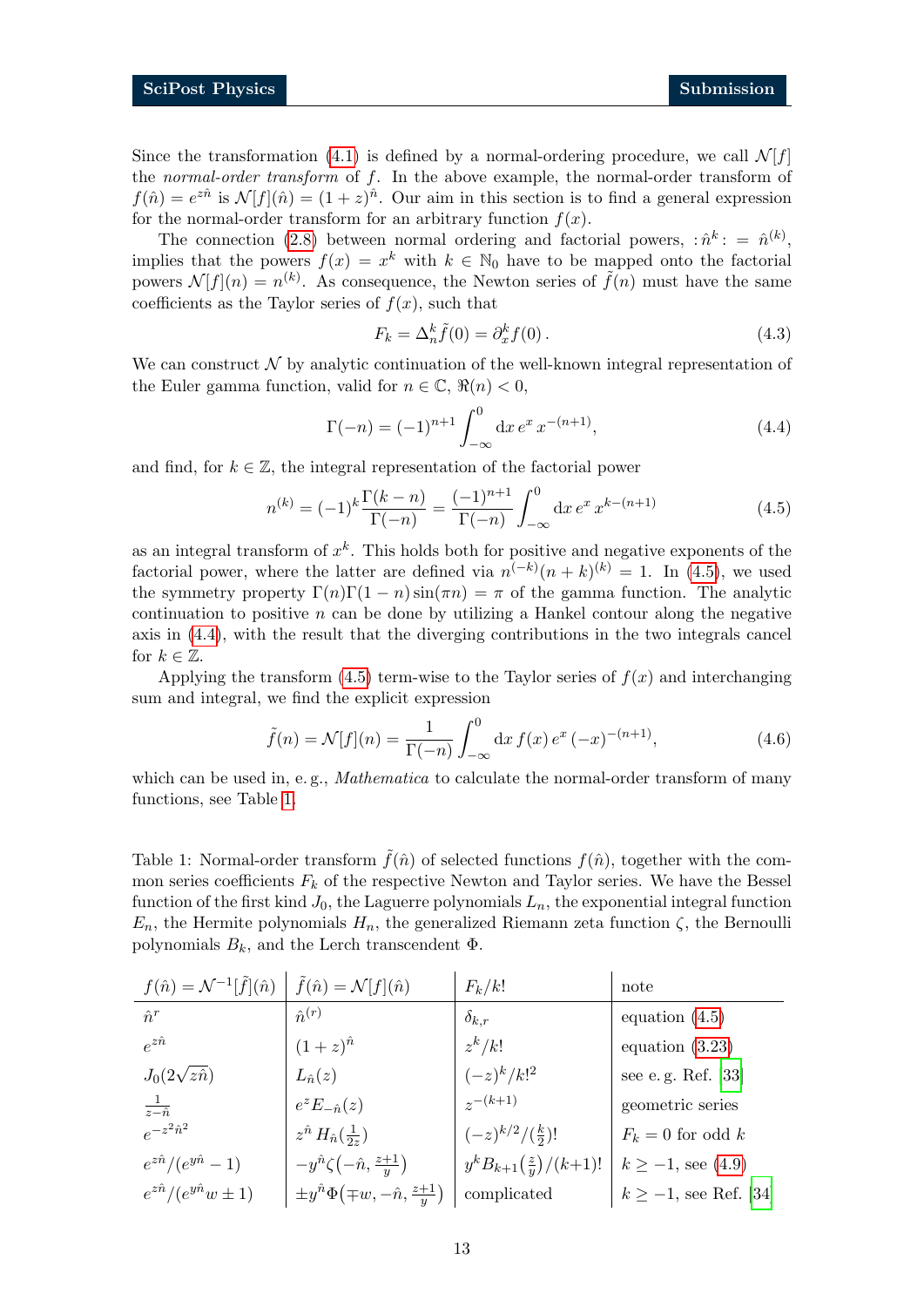#### Discussion

The normal-order transform of  $f(x)$  is directly related to the well-known Mellin transform  $\mathcal{M}_x$  of  $e^{-x}f(-x)$  according to

<span id="page-13-1"></span>
$$
\mathcal{N}_x[f(x)](n) = \frac{1}{\Gamma(-n)} \mathcal{M}_{-x}[e^x f(x)](-n). \tag{4.7}
$$

Under certain conditions [\[31\]](#page-16-11), the Mellin transform is invertible, such that the inverse normal-order transform can also be given and reads

$$
f(x) = \mathcal{N}_n^{-1}[\tilde{f}(n)](x) = e^{-x} \mathcal{M}_{-n}^{-1}[\Gamma(-n)\tilde{f}(n)](-x)
$$
  
= 
$$
\frac{e^{-x}}{2\pi i} \int_C \mathrm{d}n \,\tilde{f}(n) \,\Gamma(-n) (-x)^n,
$$
 (4.8)

where  $\mathcal C$  is an appropriate contour in the complex plane. This inverse transform can be interpreted as a variation of the Nørlund–Rice integral, such that the normal-order transform together with its inverse resembles a summated version of the so-called Poisson-Mellin-Newton cycle [\[32\]](#page-17-2). Both Mellin transform and its inverse are tabulated and can be calculated with, e. g., Mathematica, see Table [1](#page-12-2) for some examples.

Up to here, we only considered functions  $f(x)$  that have a well-defined Taylor series around  $x = 0$ . We now demonstrate, that the normal-order transform can also deal with functions such as<sup>[8](#page-0-0)</sup>  $f(x) = 1/(e^x - 1)$ , which has a simple pole at the origin, with residuum 1. Its normal-order transform  $f(n) = -\zeta(-n)$  involves the famous Riemann zeta function  $\zeta$ . While  $f(x)$  has to be expanded into a Laurent series starting with power  $k = -1$ , the transform  $\tilde{f}(n)$  has a well-defined Newton expansion starting with factorial power  $k = 0$ . However, the expansion coefficients of the two series do not match each other. This putative inconsistency with [\(4.3\)](#page-12-3) can be resolved by extending the notion of the Newton series to that of a generalized Newton series, by simply starting the expansion with a suitable factorial power  $k < 0$ . Here, this yields

$$
f(x) = \frac{1}{e^x - 1} = \sum_{k=-1}^{\infty} \frac{B_{k+1}}{(k+1)!} x^k \quad \leftrightarrow \quad \tilde{f}(n) = -\zeta(-n) = \sum_{k=-1}^{\infty} \frac{B_{k+1}}{(k+1)!} n^{(k)},\tag{4.9}
$$

with the Bernoulli numbers  $B_k$ , and the expansion coefficients of both series are equal for all values of k as required.

For the calculation of normal-ordered operator expansions, however, we have to eliminate the terms with  $k < 0$  in  $\tilde{f}(\hat{n})$ . This is easily done by noting that, for  $r > 0$ ,

<span id="page-13-0"></span>
$$
n^{(-r)} = \frac{1}{(n+r)^{(r)}} = \frac{1}{r!} \sum_{k=0}^{\infty} \frac{(-1)^k}{(1+\frac{k}{r})k!} n^{(k)} \tag{4.10}
$$

can itself be expanded into a regular Newton series because, in contrast to  $n^{-r}$ , the closest simple pole of  $n^{(-r)}$  is located at  $n = -1$ , well below the expansion point  $n = 0$ . The resulting resummed normal-ordered Newton series therefore becomes

$$
\tilde{f}(\hat{n}) = -\zeta(-\hat{n}) = \sum_{k=0}^{\infty} \frac{B_{k+1} - (-1)^k}{(k+1)!} \hat{n}^{(k)}.
$$
\n(4.11)

<sup>8</sup> See bottom of Table [1](#page-12-2) for a straightforward generalization to Bose-Einstein and Fermi-Dirac integrals, see, e. g., Ref. [\[34\]](#page-17-1) and references therein.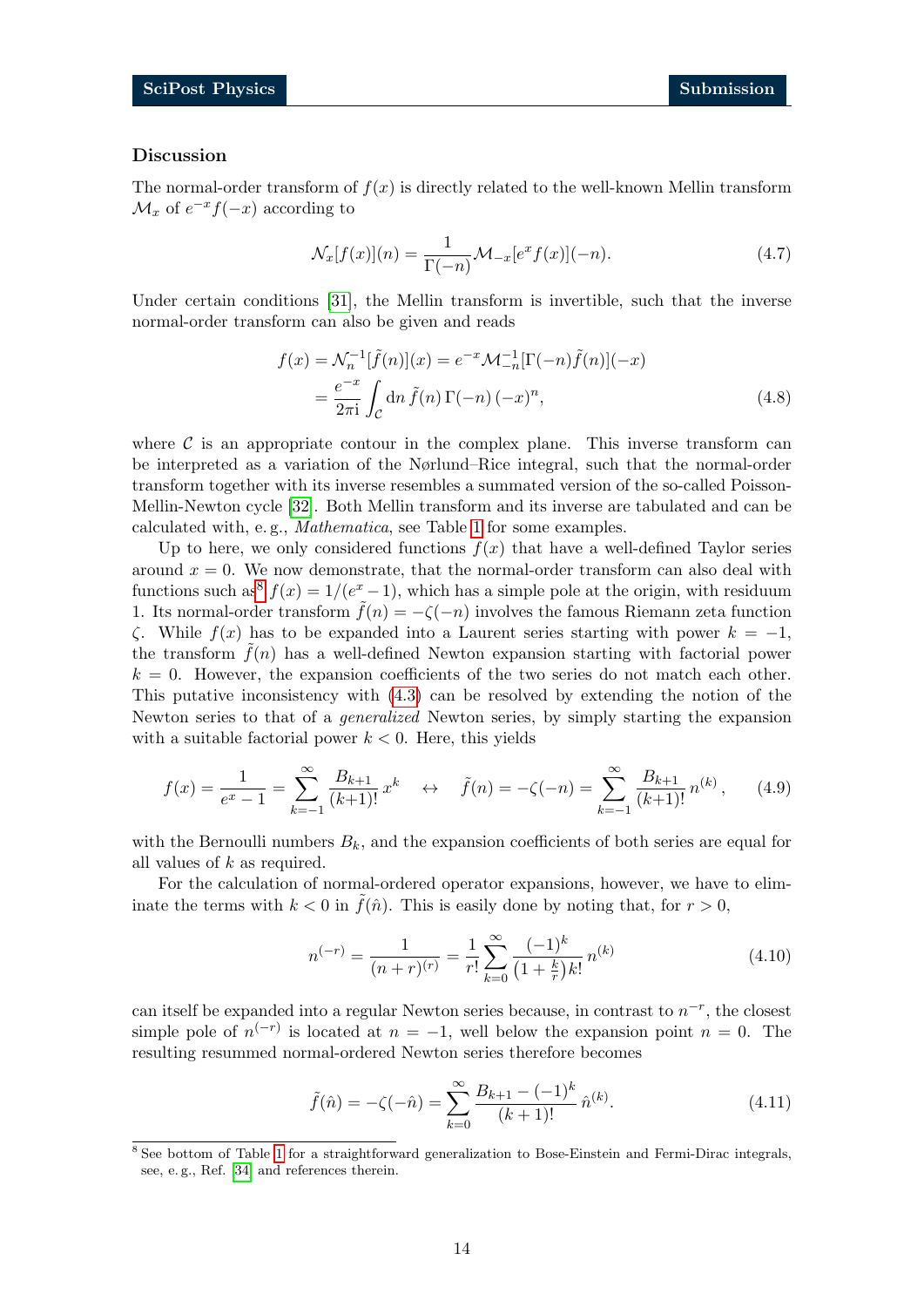Finally, we return to the context of coherent states, where the inverse normal-order transform [\(4.8\)](#page-13-1) can be used to calculate the coherent state expectation value [\(3.10\)](#page-8-1) of arbitrary number operator functions  $\tilde{f}(\hat{n})$  in a closed form, as from [\(4.3\)](#page-12-3)

$$
\langle \alpha | \tilde{f}(\hat{n}) | \alpha \rangle = \sum_{k=0}^{\infty} \frac{F_k}{k!} (\alpha^* \alpha)^k
$$
  
=  $f(\alpha^* \alpha) = \mathcal{N}^{-1}[\tilde{f}](\alpha^* \alpha),$  (4.12)

see  $(3.15)$  and  $(3.24)$  for examples.

### <span id="page-14-0"></span>5 Conclusion

We have demonstrated that finite-difference calculus provides the natural basis for series expansions of functions  $f(\hat{n})$  of occupation number operators  $\hat{n}$ . While the Taylor series, known from differential calculus, corresponds to an expansion in powers  $\hat{n}^k$  of the number operator  $\hat{n}$ , the use of finite-difference calculus leads to Newton series. The Newton series of a number operator function corresponds to either normal ordering of the powers of  $\hat{n}$ or, equivalently, to an expansion in terms of *factorial* powers  $\hat{n}^{(k)}$  of  $\hat{n}$ . Newton series and factorial powers are superior to account for the discreteness of the spectrum of  $f(\hat{n})$ .

We illustrated the usefulness of the Newton expansion with three examples. In the first one, the Newton expansion was applied to the Holstein-Primakoff representation of quantum spins. In contrast to the analogous Taylor expansion with infinitely many terms, the exact spin representation with the Newton expansion is already achieved for a finite sum of terms, with closed and compact expressions for the coefficients. Furthermore, for an approximative but systematic treatment of the spin operators, the Newton expansion is superior to the Taylor expansion: while the r-th partial sum of the Newton series for the spin representation renders the correct spin commutation relations within the subspace of up to  $r$  Holstein-Primakoff bosons intact, the corresponding  $r$ -th partial sum of the Taylor expansion breaks the spin commutation relations when at least one Holstein-Primakoff boson is present.

In the second example, we demonstrated that the Newton series expansion is naturally connected to coherent states. In particular, expectation values of an operator function with respect to a coherent state are easily obtained from the function's Newton series. This provides, e. g., a convenient starting point for analyzing the Husimi distribution of a quantum-statistical system.

In the third example, we addressed the counting statistics of photons and electrons. We used the Newton expansion for a quick and easy derivation of the function that generates the relevant quantities characterizing the probability distribution of the counted photons or electrons. The discreteness of the counted objects suggests that one should use *factorial* moments (or cumulants) instead of raw ones. While this has been realized in the case of photon counting in quantum optics early on, it starts to be acknowledged only recently in the field of electron counting in transport through nanostructures.

Finally, we introduced the *normal-order transform* of an operator function, that is obtained by applying the normal-ordering operator on the formal power series of the function. We were able to represent both the normal-order transform as well as its inverse transform directly in terms of an integral transformation, and reexpressed it in terms of the well-known Mellin transform. This representation is related to the Poisson-Mellin-Newton cycle and avoids both the explicit evaluation of commutators as well as Stirling numbers that appear when expressing factorial powers through the usual ones.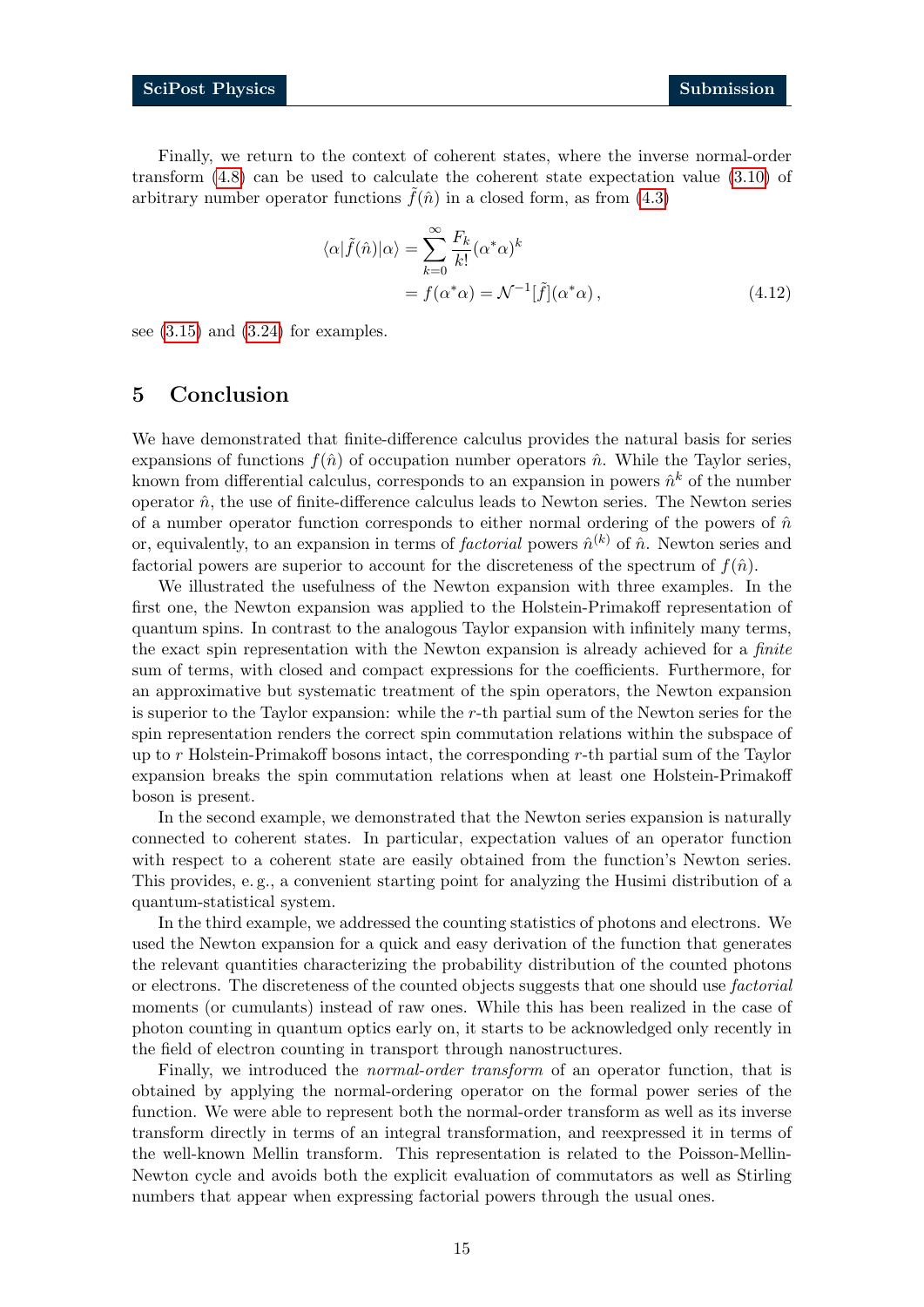# Acknowledgements

We thank Björn Sothmann and Eric Kleinherbers for useful discussions. We acknowledge financial support from the Deutsche Forschungsgemeinschaft (DFG, German Research Foundation) under Project-ID 278162697 – SFB 1242.

### References

- <span id="page-15-0"></span>[1] J. Bürgi, Fundamentum Astronomiae (1586), [https://www.bibliotekacyfrowa.pl/](https://www.bibliotekacyfrowa.pl/dlibra/doccontent?id=45624) [dlibra/doccontent?id=45624,](https://www.bibliotekacyfrowa.pl/dlibra/doccontent?id=45624) see also [https://en.wikipedia.org/wiki/Jost](https://en.wikipedia.org/wiki/Jost_Buergi) Buergi.
- <span id="page-15-1"></span>[2] I. Newton, Philosophiae Naturalis Principia Mathematica (1687), [https://cudl.lib.](https://cudl.lib.cam.ac.uk/view/PR-ADV-B-00039-00001/1) [cam.ac.uk/view/PR-ADV-B-00039-00001/1.](https://cudl.lib.cam.ac.uk/view/PR-ADV-B-00039-00001/1)
- <span id="page-15-2"></span>[3] B. Taylor, Methodus Incrementorum Directa & Inversa (Impensis Gulielmi Innys, 1717), [https://books.google.de/books?id=r-Gq9YyZYXYC.](https://books.google.de/books?id=r-Gq9YyZYXYC)
- <span id="page-15-3"></span>[4] C. Jordan, Calculus of Finite Differences (Chelsea, New York, 1965) (1st ed. Budapest, 1939).
- <span id="page-15-4"></span>[5] L. M. Milne-Thomson, The Calculus of Finite Differences (Chelsea, New York, 1981) (1st ed. London, 1933).
- <span id="page-15-5"></span>[6] S. M. Roman and G.-C. Rota, The umbral calculus, Adv. Math. 27, 95 (1978), doi[:10.1016/0001-8708\(78\)90087-7.](https://doi.org/10.1016/0001-8708(78)90087-7)
- <span id="page-15-6"></span>[7] Wolfram Research, Inc., Mathematica, Version 12.1, Champaign, IL (2020).
- <span id="page-15-7"></span>[8] E. W. Weisstein, Binomial Transform, From MathWorld–A Wolfram Web Resource. [https://mathworld.wolfram.com/BinomialTransform.html.](https://mathworld.wolfram.com/BinomialTransform.html)
- <span id="page-15-8"></span>[9] P. Blasiak, A. Horzela, K. A. Penson, A. I. Solomon, and G. H. E. Duchamp, Combinatorics and Boson normal ordering: A gentle introduction, Am. J. Phys. 75, 639 (2007), doi[:10.1119/1.2723799.](https://doi.org/10.1119/1.2723799)
- <span id="page-15-9"></span>[10] T. Holstein and H. Primakoff, Field Dependence of the Intrinsic Domain Magnetization of a Ferromagnet, Phys. Rev. 58, 1098 (1940), doi[:10.1103/PhysRev.58.1098.](https://doi.org/10.1103/PhysRev.58.1098)
- <span id="page-15-10"></span>[11] W. H. Louisell, Radiation and Noise in Quantum Electronics (McGrow-Hill, New York, 1964).
- <span id="page-15-11"></span>[12] L. Tkeshelashvili, Boson Representation of Spin Operators, [arXiv:1611.03615.](https://arxiv.org/abs/1611.03615)
- <span id="page-15-12"></span>[13] M. Vogl, P. Laurell, H. Zhang, S. Okamoto, and G. A. Fiete, Exact resummation of the Holstein-Primakoff expansion and differential equation approach to operator squareroots, Phys. Rev. Research 2, 043243 (2020), doi[:10.1103/PhysRevResearch.2.043243.](https://doi.org/10.1103/PhysRevResearch.2.043243)
- <span id="page-15-13"></span>[14] P.-A. Lindgard and O. Danielsen, Bose-operator expansions of tensor operators in the theory of magnetism, J. Phys. C: Solid State Phys. 7, 1523 (1974), doi[:10.1088/0022-](https://doi.org/10.1088/0022-3719/7/8/017) [3719/7/8/017.](https://doi.org/10.1088/0022-3719/7/8/017)
- <span id="page-15-14"></span>[15] F. Dyson, General Theory of Spin-Wave Interactions, Phys. Rev. 102, 1217 (1956), doi[:10.1103/PhysRev.102.1217.](https://doi.org/10.1103/PhysRev.102.1217)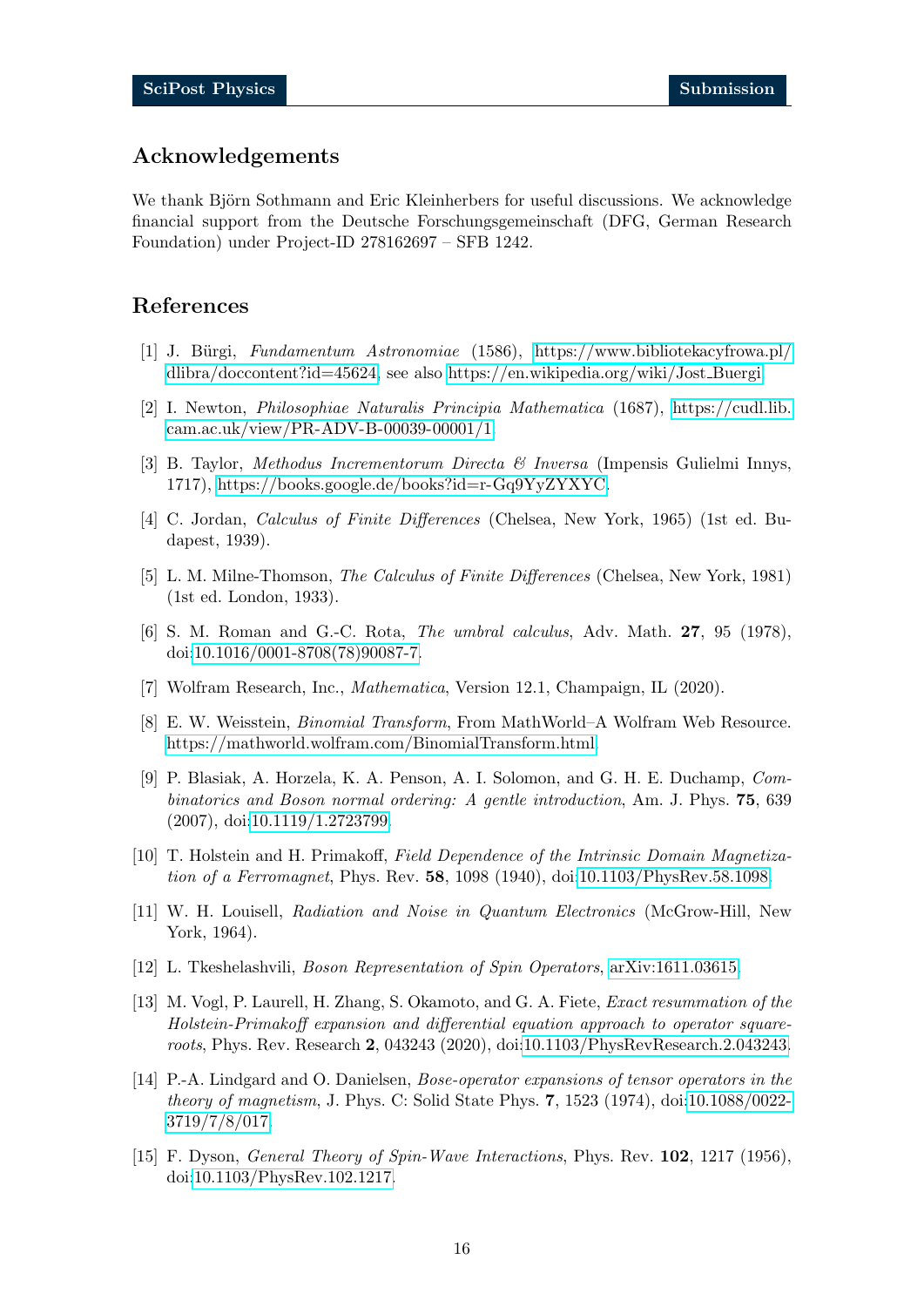- [16] F. Dyson, Thermodynamic Behavior of an Ideal Ferromagnet, Phys. Rev. 102, 1230 (1956), doi[:10.1103/PhysRev.102.1230.](https://doi.org/10.1103/PhysRev.102.1230)
- <span id="page-16-0"></span>[17] S. V. Maleev, Scattering of Slow Neutrons in Ferromagnets, Sov. Phys.-JETP 6, 776 (1958) [Zh. Eksp. Teor. Fiz. 33, 1010 (1957)], [http://www.jetp.ac.ru/cgi-bin/e/](http://www.jetp.ac.ru/cgi-bin/e/index/e/6/4/p776?a=list)  $index/e/6/4/p776?a=list.$
- <span id="page-16-1"></span>[18] S. T. Dembinski, On the Dyson method in the theory of magnetism, Physica 30, 1217 (1964), doi[:10.1016/0031-8914\(64\)90110-7.](https://doi.org/10.1016/0031-8914(64)90110-7)
- <span id="page-16-2"></span>[19] J. Katriel, Explicit Expressions for the Coefficients in Boson Series Expansions of Arbitrary Spin Operators, Phys. Stat. Sol. (b) 93, K177 (1979), doi[:10.1002/pssb.2220930261.](https://doi.org/10.1002/pssb.2220930261)
- [20] V. M. Agranovich and B. S. Toshich, *Collective Properties of Frenkel Excitons*, Sov. Phys.-JETP 26, 104 (1968) [Zh. Eksp. Teor. Fiz. 53, 149 (1967)], [http://www.jetp.](http://www.jetp.ac.ru/cgi-bin/e/index/e/26/1/p104?a=list)  $\arctan\sqrt{egi\cdot\sin/e}/\text{index}/e/26/1/p104?a=\text{list}.$
- [21] I. Goldhirsch, E. Levich, and V. Yakhot, Exact boson representation of quantum spin systems and investigation of their critical behavior, Phys. Rev. B 19, 4780 (1979), doi[:10.1103/PhysRevB.19.4780.](https://doi.org/10.1103/PhysRevB.19.4780)
- <span id="page-16-3"></span>[22] I. Goldhirsch, Exact Bose expansion for general spin, J. Phys. A: Math. Gen. 13, 453 (1980), doi[:10.1088/0305-4470/13/2/014.](https://doi.org/10.1088/0305-4470/13/2/014)
- <span id="page-16-4"></span>[23] L. Mandel and E. Wolf, Optical coherence and quantum optics, Cambridge University Press, 1995.
- <span id="page-16-5"></span>[24] E. C. G. Sudarshan, Equivalence of Semiclassical and Quantum Mechanical Descriptions of Statistical Light Beams, Phys. Rev. Lett. 10, 277 (1963), doi[:10.1103/PhysRevLett.10.277.](https://doi.org/10.1103/PhysRevLett.10.277)
- <span id="page-16-6"></span>[25] J. R. Klauder, Improved Version of Optical Equivalence Theorem, Phys. Rev. Lett. 16, 534 (1966), doi[:10.1103/PhysRevLett.16.534.](https://doi.org/10.1103/PhysRevLett.16.534)
- <span id="page-16-7"></span>[26] L. S. Levitov, H. Lee, and G. B. Lesovik, Electron counting statistics and coherent states of electric current, J. Math. Phys. 37, 4845 (1996), doi[:10.1063/1.531672.](https://doi.org/10.1063/1.531672)
- <span id="page-16-8"></span>[27] D. Kambly, C. Flindt, and M. Büttiker, *Factorial cumulants reveal* interactions in counting statistics, Phys. Rev. B 83, 075432 (2011), doi[:10.1103/PhysRevB.83.075432.](https://doi.org/10.1103/PhysRevB.83.075432)
- [28] D. Kambly and C. Flindt, Time-dependent factorial cumulants in interacting nanoscale systems, J. Comput. Electron. 12, 331 (2013), doi[:10.1007/s10825-013-0464-9.](https://doi.org/10.1007/s10825-013-0464-9)
- <span id="page-16-9"></span>[29] P. Stegmann, B. Sothmann, A. Hucht, and J. König, *Dectection of Interactions via* Generalized Factorial Cumulants in Systems in and out of Equilibrium, Phys. Rev. B 92, 155413 (2015), doi[:10.1103/PhysRevB.92.155413.](https://doi.org/10.1103/PhysRevB.92.155413)
- <span id="page-16-10"></span>[30] A. Kurzmann, P. Stegmann, J. Kerski, R. Schott, A. Ludwig, A.D. Wieck, J. König, A. Lorke, and M. Geller, *Optical Detection of Single-Electron Tunnel*ing into a Semiconductor Quantum Dot, Phys. Rev. Lett. 122, 247403 (2019), doi[:10.1103/PhysRevLett.122.247403.](https://doi.org/10.1103/PhysRevLett.122.247403)
- <span id="page-16-11"></span>[31] P. Flajolet, X. Gourdon, and P. Dumas, Mellin transforms and asymptotics: Harmonic sums, Theoretical Computer Science 144, 3 (1995), doi[:10.1016/0304-](https://doi.org/10.1016/0304-3975(95)00002-E) [3975\(95\)00002-E.](https://doi.org/10.1016/0304-3975(95)00002-E)